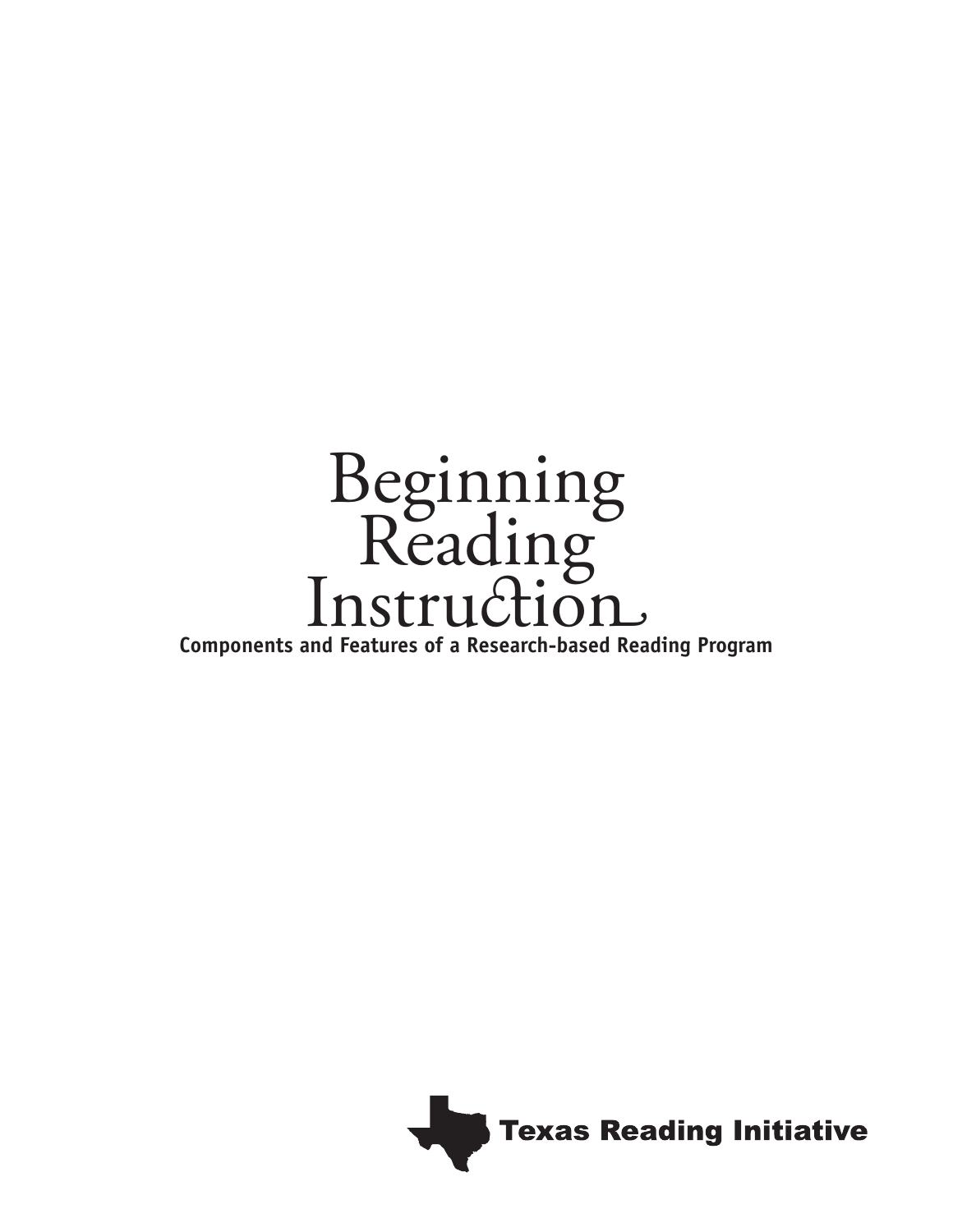#### Revised Edition © 2002 Texas Education Agency.

These materials are copyrighted © and trademarked ™ as the property of the Texas Education Agency and may not be reproduced without the express written permission of the Texas Education Agency, except under the following conditions:

1) Texas public school districts, charter schools, and Education Service Centers may reproduce and use copies of the Materials and Related Materials for the districts' and schools' educational use without obtaining permission from the Texas Education Agency;

2) Residents of the state of Texas may reproduce and use copies of the Materials and Related Materials for individual personal use only without obtaining written permission of the Texas Education Agency;

3) Any portion reproduced must be reproduced in its entirety and remain unedited, unaltered and unchanged in any way;

4) No monetary charge can be made for the reproduced materials or any document containing them; however, a reasonable charge to cover only the cost of reproduction and distribution may be charged.

Private entities or persons located in Texas that are not Texas public school districts or Texas charter schools or any entity, whether public or private, educational or non-educational, located outside the state of Texas MUST obtain written approval from the Texas Education Agency and will be required to enter into a license agreement that may involve the payment of a licensing fee or a royalty fee.



Texas Education Agency 70 North Congress Avenue Austin, Texas 78701-1494

#### **Original Publication Number GE01 105 05**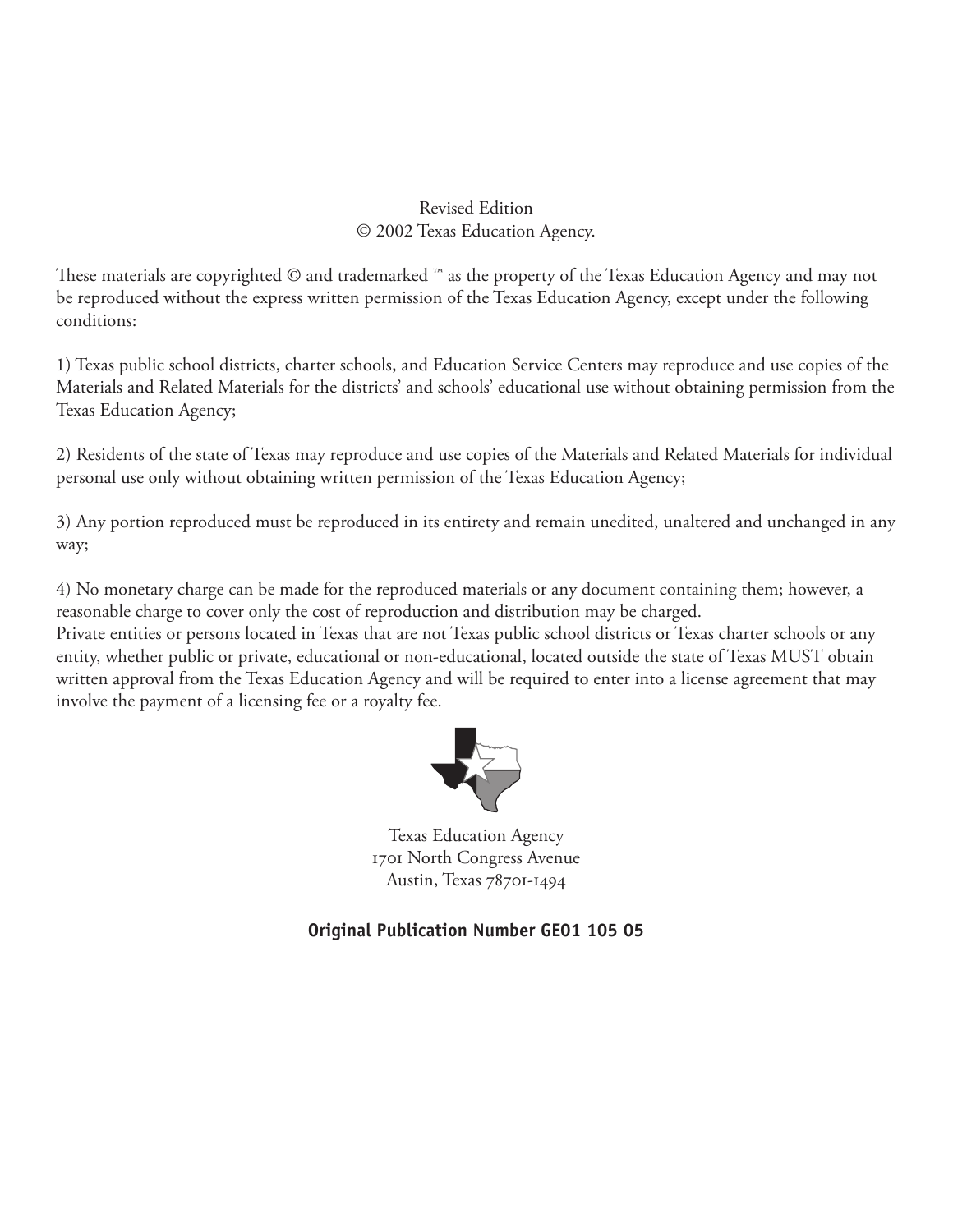# Introduction

Reading is central to learning—in school, in the workplace, and in everyday life. How well children learn to read sets the foundation for their future success. The Texas Reading Initiative began in 1996 in response to then-Governor George W. Bush's challenge to all Texans to focus on the most basic of education goals—teaching all children to read. The goal the Governor set was clear: every child, each and every child, must learn to read.

The Texas Education Agency, in response to Bush's challenge, has worked on a multifaceted effort aimed at providing information, resources, and knowledge to assist parents, educators, school board members, administrators, public officials, and business and community leaders as they seek to meet this goal. The Initiative has been built on years of demonstrated leadership and commitment of the Texas State Board of Education in the areas of reading development and reading difficulties. The Initiative has relied on the convergence of reading research from the past several decades that illuminates the way children learn to read and how to enhance that process.

In 1997, TEA first published the document, *Beginning Reading Instruction, Components and Features of a Research-Based Reading Program,* also known as the "red book." This booklet described important aspects of effective reading instruction, as well as elements of classroom and administrative support for effective instruction.

Since its initial publication, over 260,000 copies of *Beginning Reading Instruction* have been printed and distributed. It has served as the basis for professional development, the development of curriculum standards and instructional materials, as well as the establishment of research-based reading programs in schools. The purpose of the booklet was to provide information which can be used to guide decisions as local school districts and educators worked toward then-Governor Bush's stated goal, "all students will read on grade level or higher by the end of the third grade and continue reading on or above grade level throughout their schooling."

After the initial distribution of *Beginning Reading Instruction,* several projects were undertaken to develop companion documents to the "red book." These first companion documents: *Spotlight on Reading, A Companion to Beginning Reading Instruction; Beginning Reading Instruction: Practical Ideas*  for Parents; and Instrucción Para Comenzar a Leer: Ideas Prácticas Para Padres de Familia, were published. In addition to these documents, the Agency, in collaboration with the University of Texas Center for Reading and Language Arts, has worked on additional booklets that provide information on reading topics such as vocabulary development, comprehension, and content-area reading.

 Governor Rick Perry continues to support the goal that all children will learn to read. This "Red Book Series" serves as a resource to our schools and all stakeholders interested in meeting the Governor's goal.

This booklet, *Beginning Reading Instruction: Components and Features of a Research-Based Reading Program,* would not be possible without the contributions of the consultants and staff of the University of Texas Center for Reading and Language Arts and the staff of the Texas Education Agency. A special thanks goes to Jean Osborn, Center for the Study of Reading, University of Illinois at Champaign-Urbana, and Fran Lehr.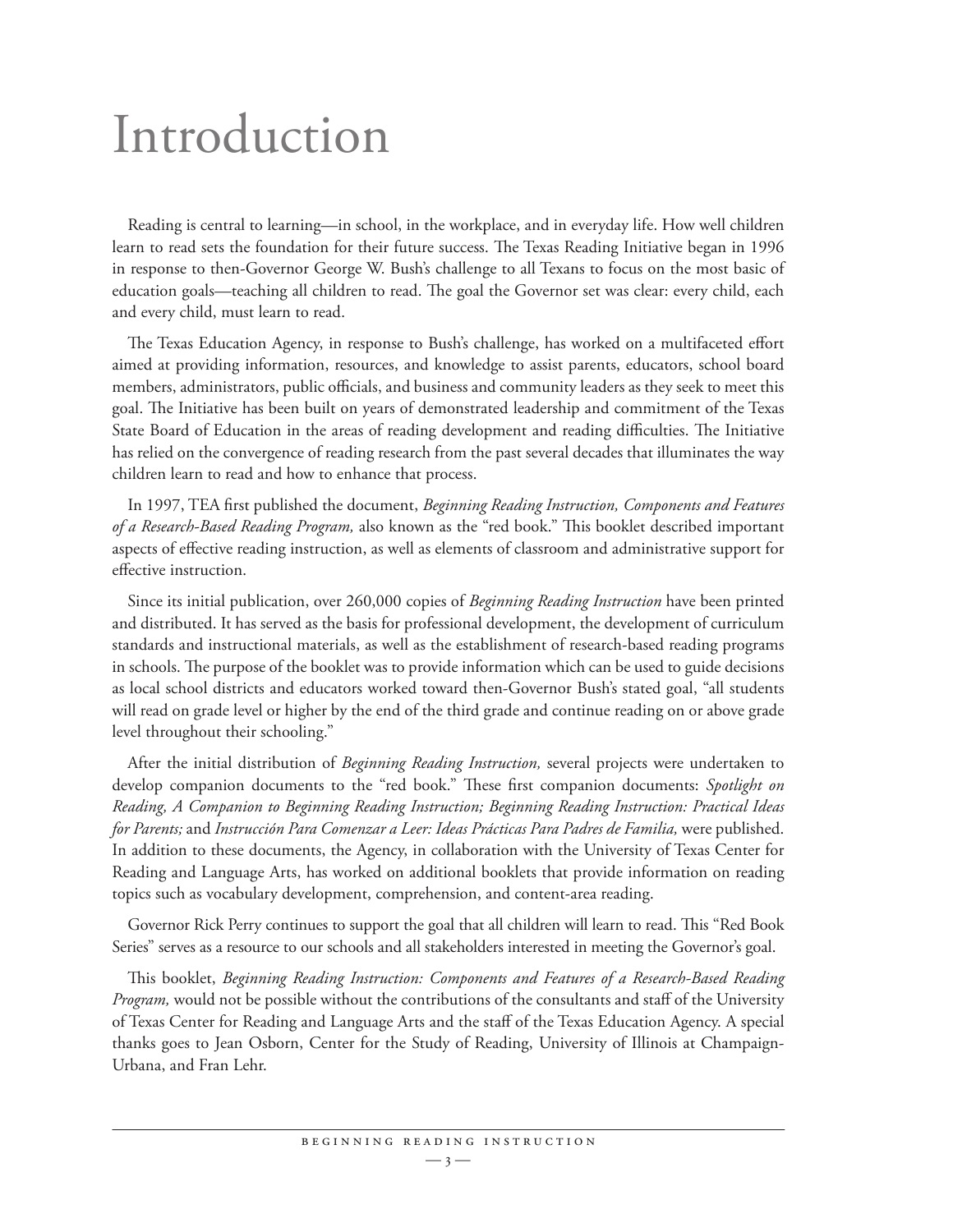# Twelve Essential Components of Research-Based Programs for Beginning Reading Instruction

During the past several decades, converging research on beginning reading instruction has revealed a clearer and deeper understanding of the abilities that lead to success with reading and writing, and how children learn to read. This knowledge is useful to parents, teachers, and ultimately to the children. This knowledge has direct implications for preschool, kindergarten and the primary grades, programs of reading instruction, and most particularly for those children who have trouble learning to read.

What are the components of a research-based beginning reading program? This document presents descriptions of these components. Some will be familiar while others may be new. It is important to realize that the presence of only a few components in a program will not assure that every child will become a reader and writer. Rather, it is the orchestration of these components by teachers, administrators, and curriculum developers that will enable us to meet the Governor's challenge.

Research-based programs for beginning reading instruction provide comprehensive, well-organized instructional plans and practice opportunities that permit all children to make sense of reading. Some children begin school with a well-developed understanding of many aspects of reading and become accomplished readers with minimal instruction. Other children need a great deal of careful and meaningful instruction to become accomplished readers. A teacher's task is to find out what students do understand, what they need to learn, and what needs to be provided in the classroom.

As children learn to read, they learn how spoken and written language relate to each other. For this to happen, the components of the reading program, including the instructional materials selected for classroom use, must relate to one another and be orchestrated into sequences of instruction that engage all children and meet their needs. Research also shows that for children whose first language is not English, instruction in the first language may be needed as a foundation for learning to read and write in English.

The following are twelve of the essential components of research-based reading programs. The twelve components are arranged in an order that could imply a sequence of instruction. However, these components should not be considered as rigid, sequential categories; rather, they are interrelated. Teachers work with their students on several components at a time, and children are helped to see the importance of these relationships. For example, when teachers read library books aloud in their classrooms, students make connections between reading and writing, expand their own spoken and written vocabularies, and observe proficient and fluent reading.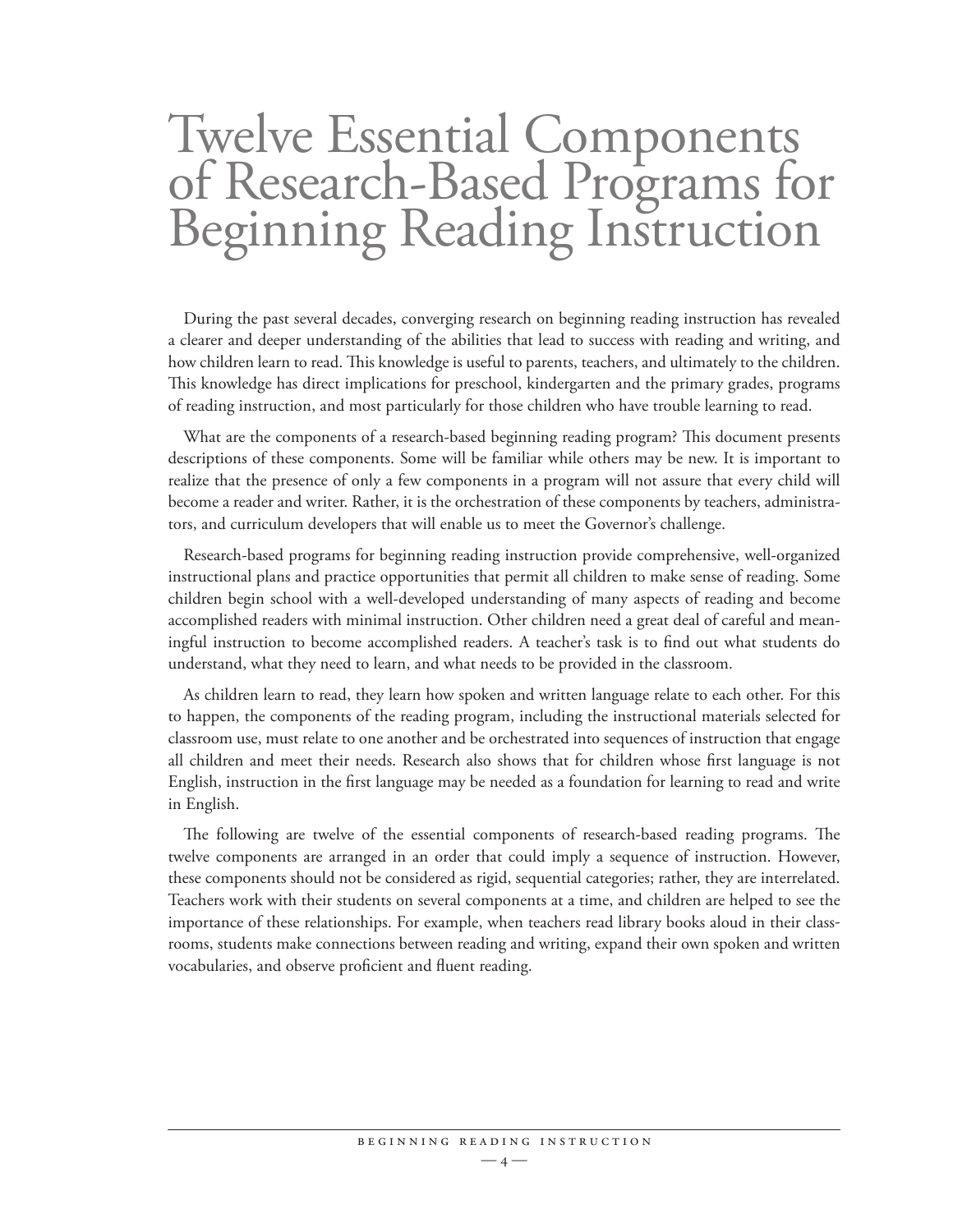#### **1 Children have opportunities to expand their use and appreciation of oral language**

Children's comprehension of written language depends in large part upon their effective use and understanding of oral language. Language experiences are a central component of good reading instruction. Children learn a great deal about the world, about themselves, and about each other from spoken language. Kindergarten and first-grade language instruction that focuses on listening, speaking, and understanding includes the following:

- Discussions that focus on a variety of topics
- Activities that help children understand the world, in and out of the classroom
- Songs, chants, and poems that are fun to sing and say
- Concept development and vocabulary-building lessons
- Games and other activities that involve talking, listening and, in particular, following directions

#### **2 Children have opportunities to expand their use and appreciation of printed language**

Children's appreciation and understanding of the purposes and functions of written language are essential to their motivation for learning to read. Children must become aware that printed language is all around them on signs, billboards, and labels, and in books, magazines, and newspapers, and that print serves many different purposes. Reading and writing instruction that focuses on the use and appreciation of written language includes the following:

- Activities that help children to understand that print represents spoken language
- Activities that highlight the meanings, uses, and production of the print found in classroom signs, labels, notes, posters, calendars, and directions
- Activities that teach print conventions, such as directionality
- Activities in which children practice how to handle a book—how to turn pages, how to find the tops and bottoms of pages, and how to tell the front and back covers
- Lessons in word awareness that help children become conscious of individual words, for example, their appearance, their length and their boundaries
- Activities in which children practice with predictable and patterned language stories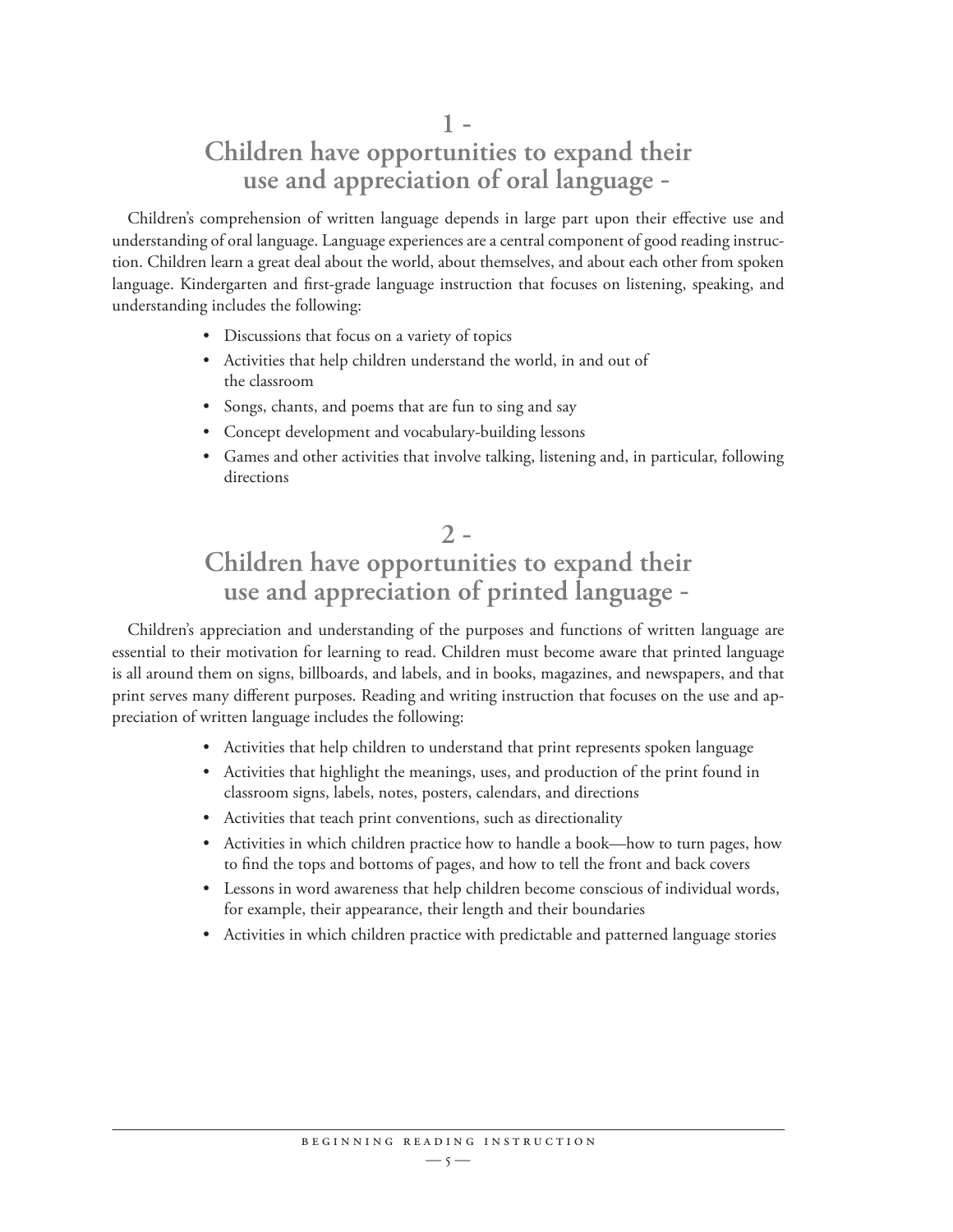#### **3 Children have opportunities to hear good stories and informational books read aloud daily**

Listening to and talking about books on a regular basis provides children with demonstrations of the benefits and pleasures of reading. Story reading introduces children to new words, new sentences, new places, and new ideas. In addition, they hear the kinds of vocabulary, sentences, and text structures they will find in their school books and be expected to read and understand. Reading aloud to children every day and talking about books and stories supports and extends oral language development and helps students connect oral to written language.

#### **4 Children have opportunities to understand and manipulate the building blocks of spoken language**

Children's ability to think about individual words as a sequence of sounds (phonemes) is important to their learning how to read an alphabetic language. Toward that understanding, children learn that sentences are made up of groups of separate words, and that words are made up of separate sounds. Indeed, research has shown conclusively that children's phonemic awareness, their understanding that spoken words can be divided into separate sounds, is one of the best predictors of their success in learning to read. Instruction that promotes children's understanding and use of the building blocks of spoken language includes the following:

- Language games that teach children to identify rhyming words and to create rhymes on their own
- Activities that help children understand that spoken sentences are made up of groups of separate words, that words are made up of syllables, and that words can be broken down into separate sounds
- Auditory activities in which children separate or segment the sounds of words, blend sounds, delete sounds, or substitute new sounds for those deleted

#### **5 Children have opportunities to learn about and manipulate the building blocks of written language**

Children must also become expert users of the building blocks of written language. Knowledge of letters (graphemes) leads to success with learning to read. This includes the use, purpose, and function of letters. Instruction that helps children learn about the essential building blocks of written language includes the following:

- Alphabetic knowledge activities in which children learn the names of letters and then learn to identify them rapidly and accurately
- A variety of writing activities in which children learn to write the letters that they are learning to identify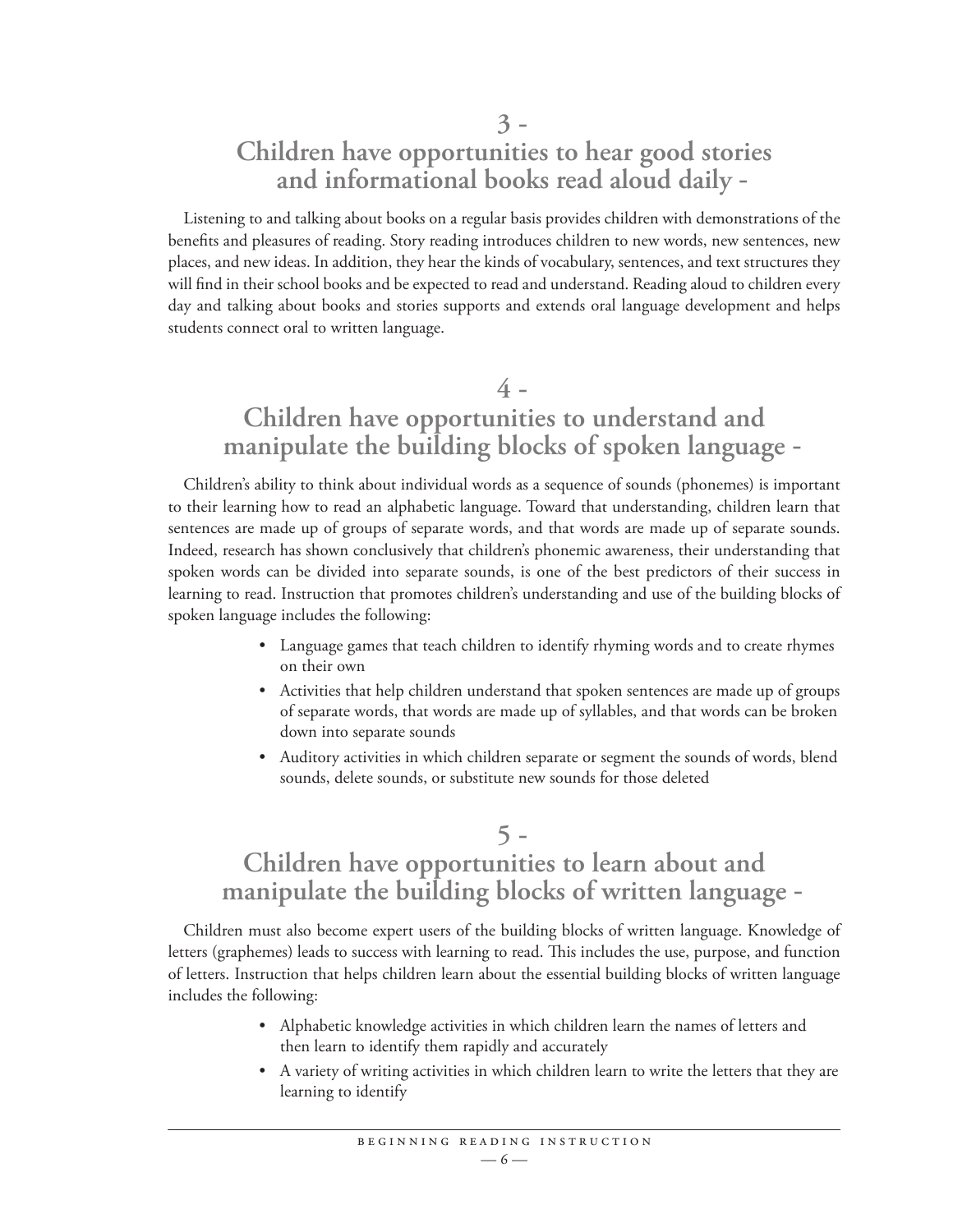• Writing activities in which children have the opportunity to apply their knowledge of sounds and letters to make words and messages

### **6**

### **Children have opportunities to learn the relationships between the sounds of spoken language and the letters of written language**

Increasing children's awareness of the sounds of spoken language and their familiarity with the letters of written language prepares them to understand the alphabetic principle—that written words are composed of patterns of letters that represent the sounds of spoken words. Effective instruction provides children with explicit and systematic teaching of sound-letter relationships in a sequence that permits the children to assimilate and apply what they are learning. Instruction that helps children understand the alphabetic principle and learn the most common relationships between sounds and letters includes the following:

- Alphabetic awareness activities in which children learn that printed words are made up of patterns of letters
- Lessons in sound-letter relationships that are organized systematically and that provide as much practice and review as is needed
- Activities in which children manipulate letters to change words and spelling patterns

#### **7 Children have opportunities to learn decoding strategies**

Efficient decoding strategies permit readers to quickly and automatically translate the letters or spelling patterns of written words into speech sounds so that they can identify words and gain rapid access to their meanings. Children must learn to identify words quickly and effortlessly, so that they can focus on the meaning of what they are reading.

Research indicates that good readers rely primarily on print rather than on pictures or context to help them identify familiar words, and also to figure out words they have not seen before. For this reason, it is important that children learn effective sounding-out strategies that will allow them to decode words they have never seen in print. Some strategies of decoding instruction focus primarily on the relationships between sounds and letters; others combine letter-sound practice with word families, with word parts (for example, onsets and rimes), and with blending activities. More advanced decoding strategies focus on structural analysis, the identification of root words, and prefixes and suffixes.

Instruction should introduce "irregular" words in a reasonable sequence and use these words in the program's reading materials. It is important to realize, however, that essentially all words must become "sight words"—words children identify quickly, accurately, and effortlessly. Effective decoding instruction is explicit and systematic and can include the following:

> • Practice in decoding and identifying words that contain the letter-sound relationships children are learning to read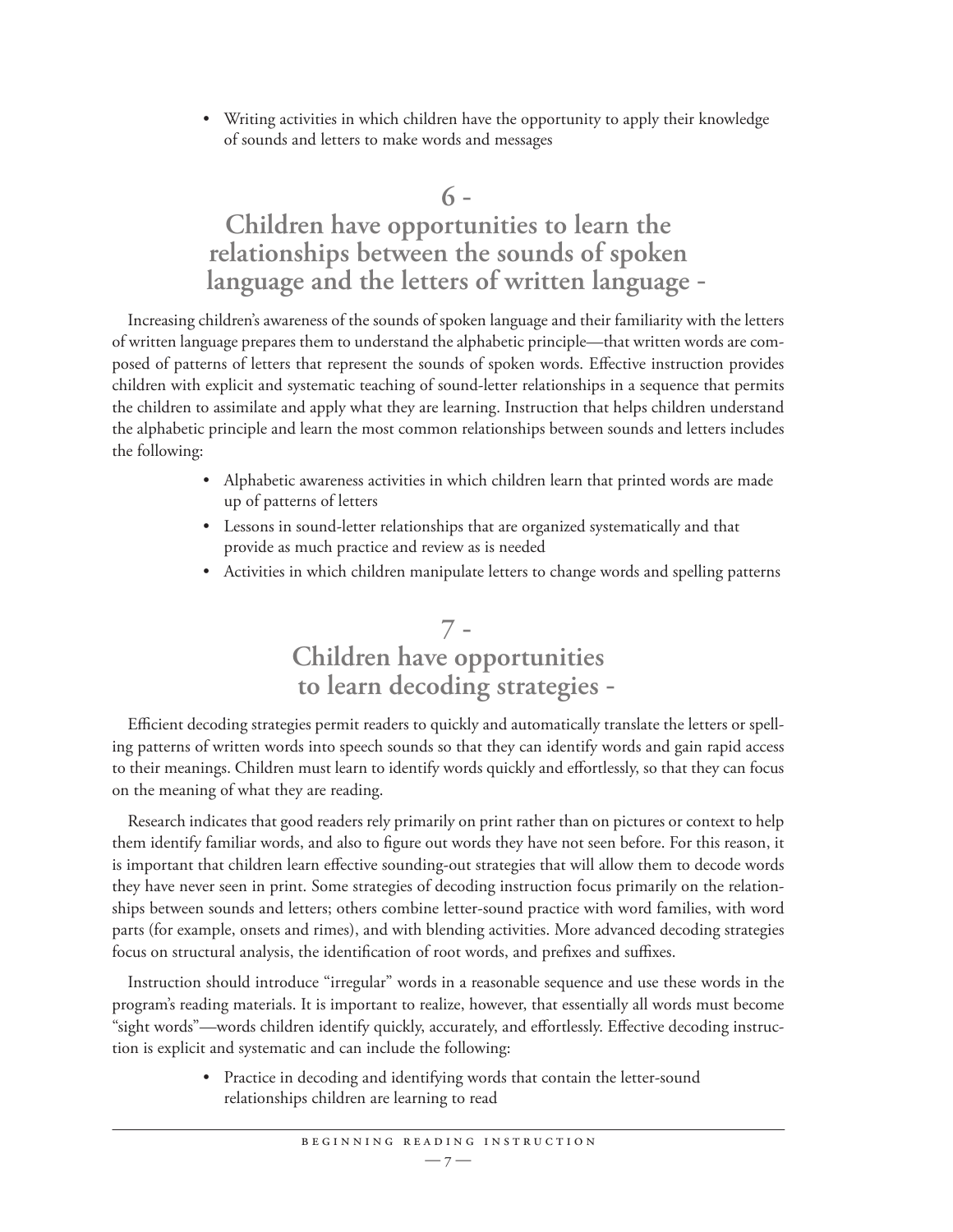- Practice activities that involve word families and rhyming patterns
- Practice activities that involve blending together the components of sounded-out words, and "chunking" together the parts of longer words
- "Word play" activities in which children change beginning, middle, or ending letters of related words, thus changing the words they decode and spell
- Introduction of phonetically "irregular" words in practice activities and stories

#### **8 Children have opportunities to write and relate their writing to spelling and reading**

As children learn to read and write, they become aware of how these words are spelled. Increasing children's awareness of spelling patterns hastens their progress in both reading and writing. In the early grades, spelling instruction should be coordinated with the program of reading instruction. As children progress, well organized, systematic lessons in spelling are beneficial. Activities for effective spelling instruction should include the following:

- Activities that are related to the words that children are reading and writing
- Proofreading activities
- An emphasis on pride in correct spelling
- Lessons that help children attend to spelling conventions in a systematic way
- • Activities that surround children with words and make reading and writing purpose-filled

#### **9 Children have opportunities to practice accurate and fluent reading in decodable stories**

The words in decodable stories emphasize the sound-letter relationships the children are learning. While many predictable and patterned books provide children with engaging language and print experiences, these books may not be based on the sound-letter relationships the children are learning.

Decodable stories provide children with the opportunity to practice what they are learning about letters and sounds. As children learn to read words, sentences, and stories fluently, accurately, and automatically, they no longer have to struggle to identify words and are free to pay closer attention to the meaning.

 Most children benefit from direct instruction in decoding, complemented by practice with simply written decodable stories. Further, for some children this sort of systematic approach is critical. Stories should "fit" the child's reading level. Beginning readers should be able to read easily 90 percent or more of the words in a story, and after practice should be able to do so fluently: that is, quickly, accurately, and effortlessly. Many children benefit from extra practice, including repeated readings of familiar text.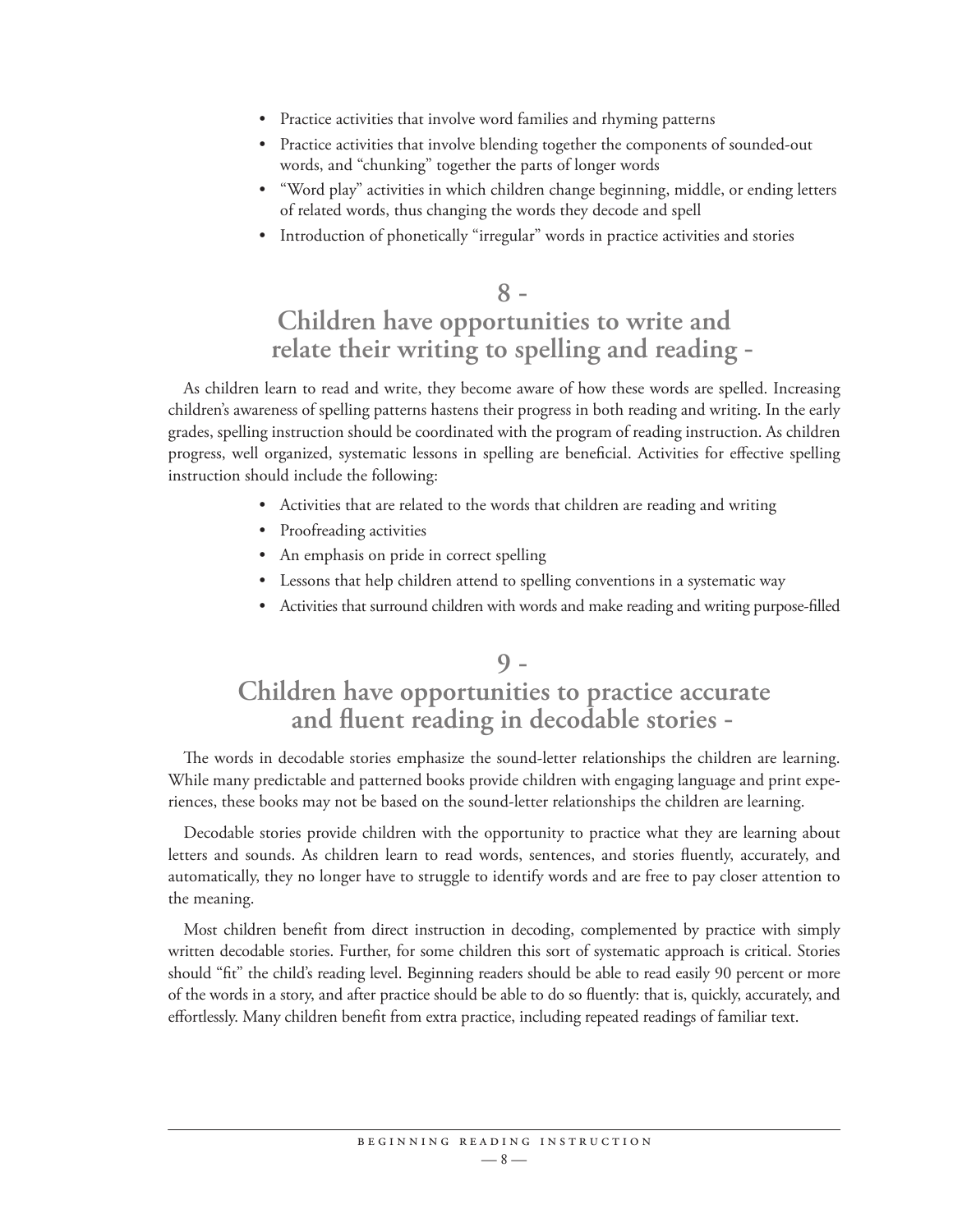### **10**

### **Children have opportunities to read and comprehend a wide assortment of books and other texts**

As children develop effective decoding strategies and become fluent readers, they read books and other texts that are less controlled in their vocabulary and sentence structure. They learn to use word order (syntax) and content to interpret words and understand their meanings. Soon, they become enthusiastic, independent readers of all kinds of written material including books, magazines, newspapers, computer screens, and more! Providing children with a great many books, both narrative and informational, is of primary importance. Classroom and campus libraries must offer children a variety of reading materials, some that are easy to read and others that are more challenging and of increasing difficulty and complexity. Children need access to many books that travel home for reading with family members. Classrooms that ensure wide reading provide the following:

- Daily time for self-selected reading
- Access to books children want to read in their classrooms and school libraries
- Access to books that can be taken home to be read independently, or to family members

#### **11 Children have opportunities to develop and comprehend new vocabulary through wide reading and direct vocabulary instruction**

Written language places greater demands on children's vocabulary knowledge than does their everyday spoken language. In fact, many of the new words children learn are learned from being read to, and as they read on their own.

It is obvious that the number of new words children learn from reading depends upon how much they read and that the amount children read varies enormously. Therefore, it is important that teachers read aloud to children and encourage them to do a great deal of voluntary and independent reading. In addition, during reading instruction, children should be encouraged to attend to the meanings of new words. Activities that promote the acquisition of vocabulary include the following:

- Wide reading of a variety of genres, both narrative and informational
- Instruction that provides explicit information both about the meanings of words and about how they are used in the stories the children are reading
- Activities that involve children in analyzing context to figure out the meaning of unfamiliar words in a reading passage
- Discussions of new words that occur during the course of the day, for example in books that have been read aloud by the teacher, in content area studies and in textbooks
- Activities that encourage children to use words they are learning in their own writing, and to keep records of interesting and related words.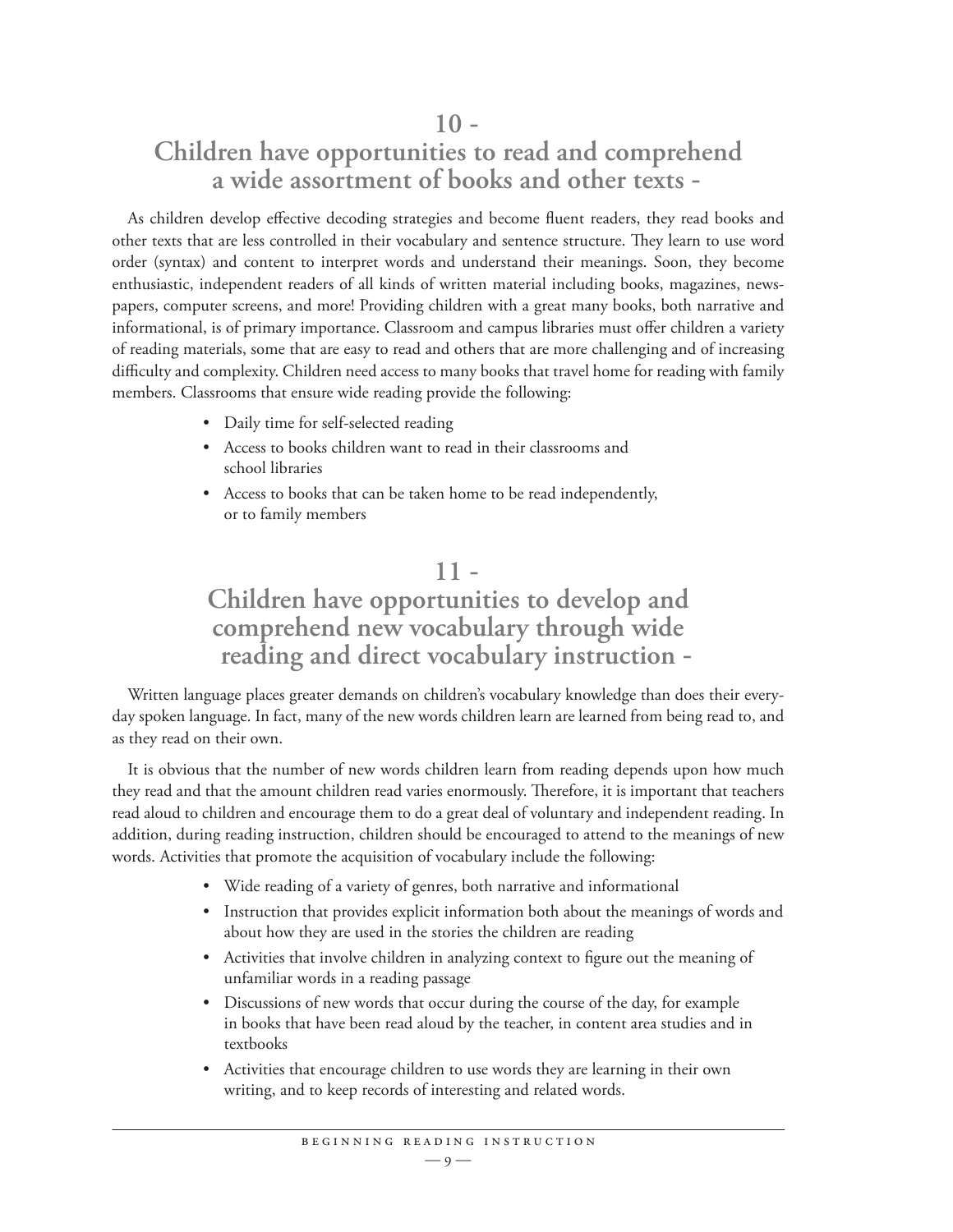#### **12**

#### **Children have opportunities to learn and apply comprehension strategies as they reflect upon and think critically about what they read**

Written language is not just speech written down. Instead, written language offers new vocabulary, new language patterns, new thoughts, and new ways of thinking. Comprehension depends on the ability to identify familiar works quickly and automatically, which includes fluent reading, as well as the ability to figure out new words. But this is not enough.

Comprehension also depends upon the understanding of word meanings, on the development of meaningful ideas from groups of words (phrases, clauses, and sentences) and the drawing of inferences. It also depends upon the demands of the text (its concepts, its density), and the knowledge the reader brings to the text. The discussion of good books with friends and classmates is one avenue for making these connections.

Such discussions will help children appreciate and reflect on new aspects of written language and on the wide, wonderful world of print. For children to receive the greatest benefit and enjoyment from their reading, they must receive comprehension strategy instruction that builds on their knowledge of the world and of language. Comprehension strategy instruction can include the following:

- Activities that help children learn to preview selections, anticipate content, and make connections between what they will read and what they already know
- Instruction that provides options when understanding breaks down (for example, rereading, asking for expert help, and looking up words)
- Guidance in helping children compare characters, events, and themes of different stories
- Activities that encourage discussion about what is being read and how ideas can be linked (for example, to draw conclusions and make predictions)
- Activities that help children extend their reading experiences through the reading of more difficult texts with the teacher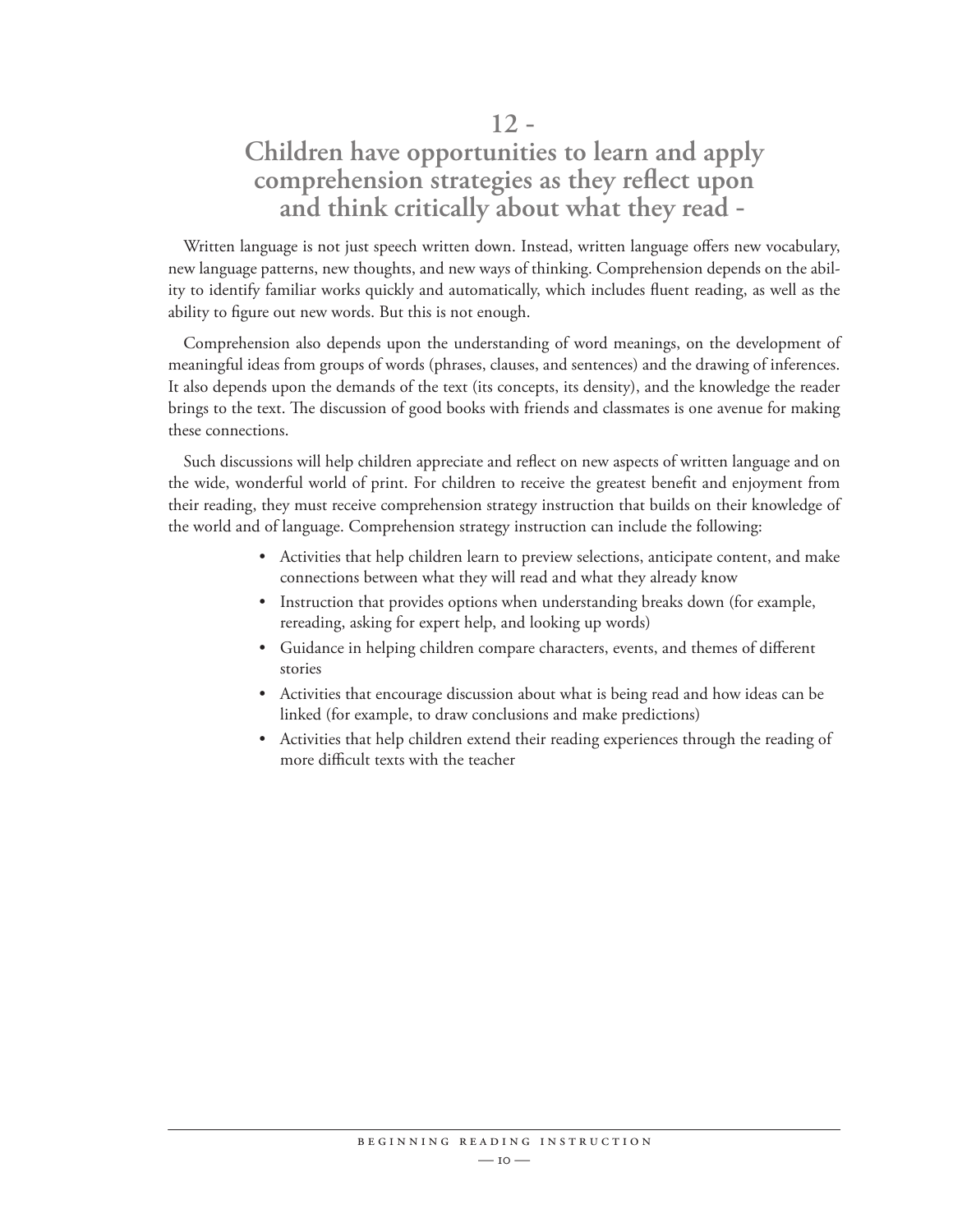#### **Summary**

As these components are translated into classroom experiences, children will have opportunities to talk, read, and write in the many ways they use language both inside and out of the classroom. Because the language arts (reading, writing, listening and speaking) are so interrelated, children must be given the opportunity to practice the strands of language arts in connected and purposeful ways.

Classroom experiences that offer children opportunities to write for real life reasons include having children write letters of invitation to parents and other community members to visit their classrooms, or writing letters of thanks to individuals and organizations that have contributed to their school. Children write to record newly acquired information, to reflect on what they are learning and to organize their ideas. They also work in groups to write reports on special topics.

Classroom experiences that offer children opportunities to read, listen and speak for real life purposes include the reading of "everyday" notes, news, messages, lists, labels, and the reading of compositions and reports written in the classroom. In such classrooms, reading, writing, listening, and speaking become important and meaningful to every child.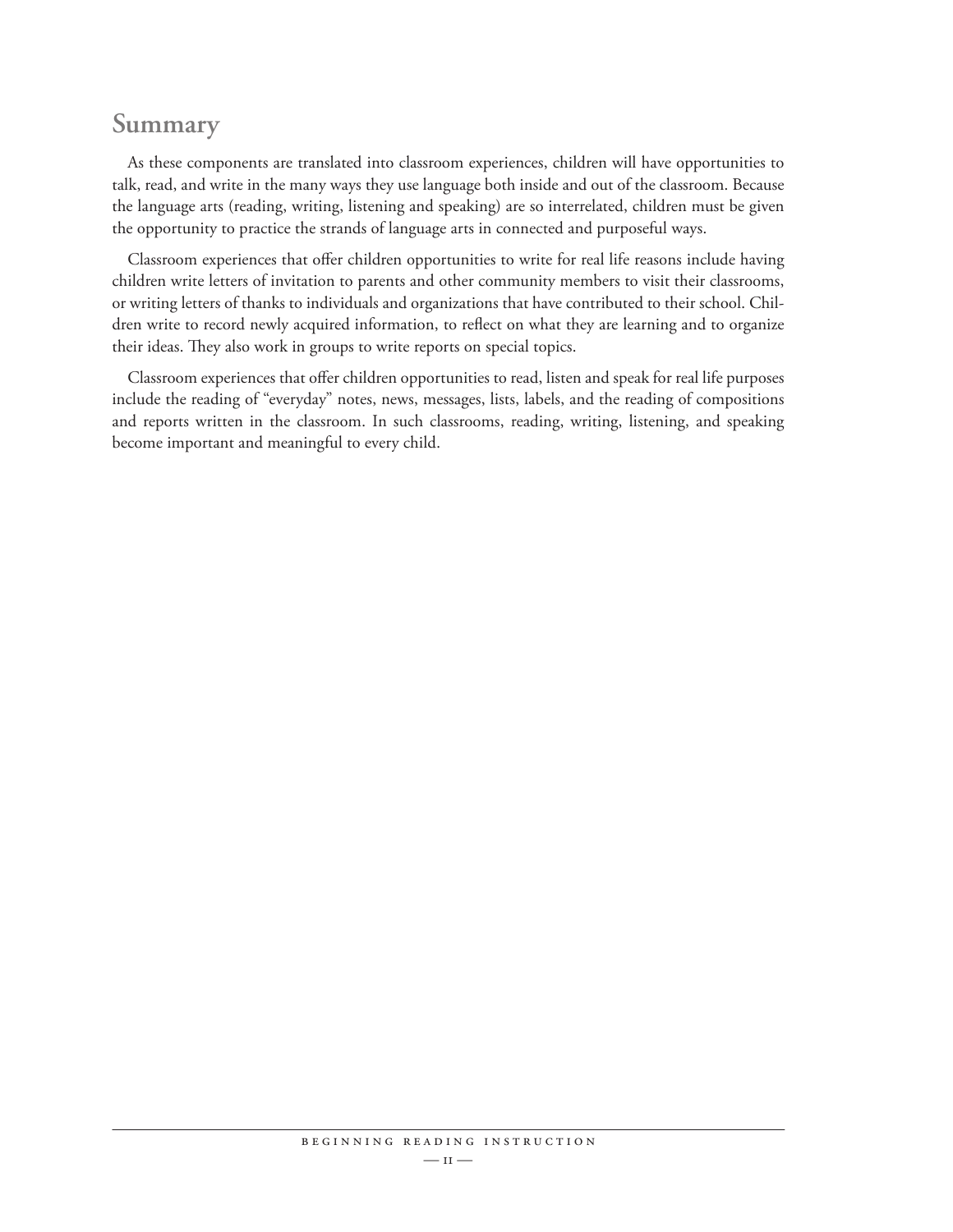## Eight Features of Classrooms and Campuses that Support Effective Beginning Reading Instruction

Many factors contribute to the overall success of a beginning reading program. These factors require a total school effort and cannot be accomplished without the support of the school administrators. The following is a list of some classroom and campus features that support a successful reading program.

#### **1 Careful Use of Instructional Time**

- While language arts practice occurs through the entire school day, significant time must be protected for and dedicated to reading and language arts instruction. Many campuses dedicate a substantial amount of time each morning for reading and language arts instruction (e.g., 90 minutes or more). Some children need additional assistance and are provided instruction that is based on their specific needs.
- Language and concept development activities are an important part of the classroom curriculum.
- Language arts instruction includes daily reading aloud and discussion of high-quality literature, both fiction and nonfiction.
- Systematic instruction in reading begins as early as kindergarten and continues throughout the primary grades. This careful, consistent instruction is based on thoughtful evaluation of data obtained from classroom observations, formal and informal assessments, and samples of student work.

#### **2 Effective Instructional Practices**

- Teachers organize flexible and purposeful groups that are based on children's instructional needs. Membership in these groups changes as the children progress or as they experience difficulty.
- Teachers provide instruction that involves both frequent interactions with children and constructive feedback.
- Children read at an appropriate level in their programs of instruction, and teachers adjust their instructional practices according to how well and how quickly the children progress.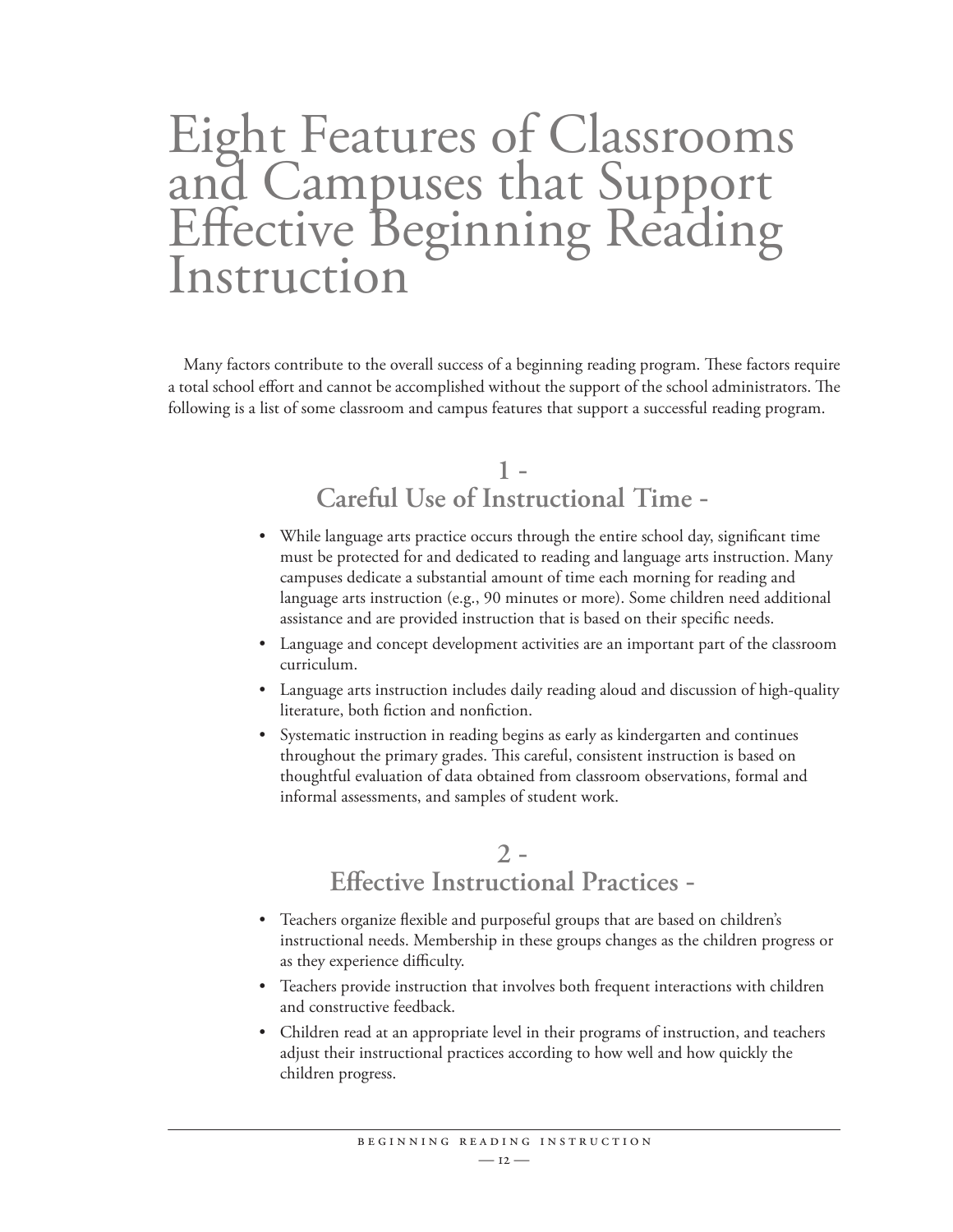• In first- and second-grade classrooms, children who are having difficulty learning to read are provided with additional reading instruction in a small group or tutoring setting. In addition, before-school or after-school sessions and summer school classes are provided for all children who need extra help. Such instruction is coordinated with the programs the children are engaged in during the regular school day and based on continual and thoughtful analysis of each child's progress and needs as a reader and writer.

#### **3 Sound Instructional Materials**

Researched-based criteria are used to select the instructional materials that provide the structure for the classroom reading program. These criteria establish the need for systematic instruction and sufficient practice in a number of aspects of beginning reading. These aspects include the following:

**phonemic awareness:** Children learn how to divide spoken words into individual sounds and to blend spoken sounds into words.

**alphabetic knowledge:** Children learn to recognize, name, and write letters.

**alphabetic principle:** Children learn that sounds can be represented by letters, and to recognize the more useful sound-letter relationships.

**decoding strategies:** Children learn blending and other decoding strategies that permit them to sound out new words and identify them quickly.

**spelling and writing:** Children write using their knowledge of printed letters and the sounds they represent. Because knowledge of letter-sound patterns contributes to reading success, spelling instruction is coordinated with the program of reading instruction. Knowledge of and practice in correct spellings also contributes to more effective writing.

**manageable, decodable text:** Children read words, sentences, and stories that contain the sound-letter relationships they are learning, as well as some "sight" words. Because fluent reading is essential to comprehension, children should practice both oral and silent reading. Children should have easy access to an array of storybooks and other reading materials that they can read on their own and with others.

**vocabulary acquisition:** The meanings of unfamiliar words are taught and discussed. Students also acquire word meanings through wide reading.

**comprehension and understanding:** Students discuss the meanings of everything they are learning to read—words, sentences, and stories—with each other and with their teachers and their tutors. They learn comprehension strategies as they learn to read more complex books and other texts.

**language activities:** Children expand their speaking and listening skills, and their background and vocabulary knowledge in formal and informal activities as they engage in storytime discussion, journal keeping, wide reading, and purposeful writing.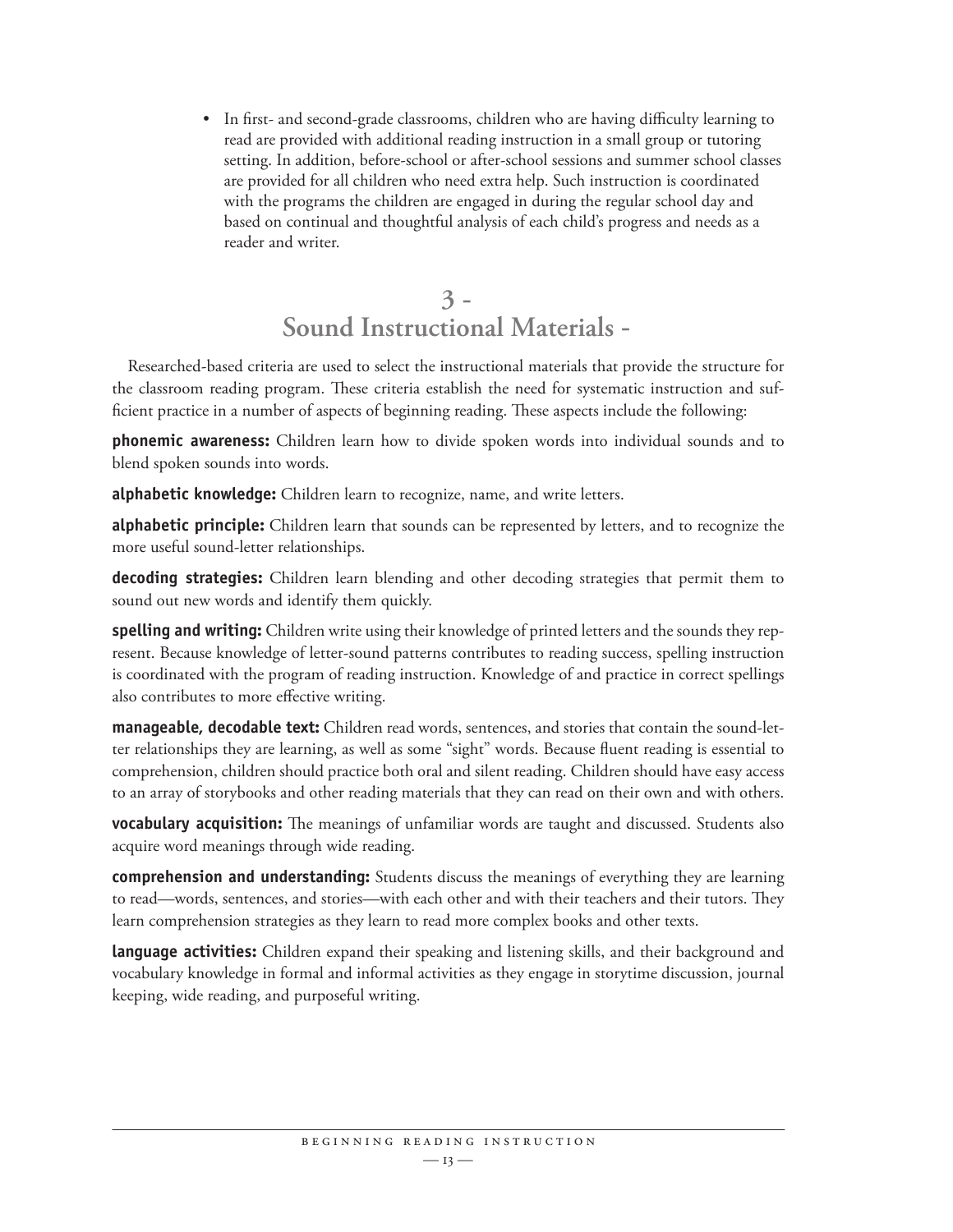#### **4 Reading Opportunities**

- As children develop as readers, they eagerly read books they can comprehend, learn from, and enjoy.
- Students must have access to classroom and school libraries that contain a large and varied book collection that encourages the development of the following:

**wide reading:** As children become fluent readers, they read increasingly challenging literature, both fiction and nonfiction, of greater complexity and difficulty. They read daily with partners, in groups, and independently at school and at home.

**classroom discussions:** Teachers and students engage in meaningful discussions that focus on interpretations of and reflective thinking about what they (and others) are reading and writing. They learn to support their interpretations by relying on the text.

**comprehension strategies:** As they read various kinds of books and other materials, student learn and practice comprehension strategies, sometimes on their own and sometimes with direct help from their teachers.

#### **5 A Variety of Assessment Tools**

Teachers and administrators regard assessment as a critical feature of effective instruction. They select and administer assessments according to the needs of individual students, and conduct ongoing evaluations of student progress to help them plan instruction. Parents, teachers, and administrators are kept abreast of every child's reading progress based on such assessment and evaluations. Children who reveal serious problems in reading often need further assessment. However, the following assessment and evaluations should be used with all children:

**screening assessments:** During kindergarten and first grade, every student is screened for phonemic awareness, alphabetic knowledge, and understanding of basic language concepts.

 **informal assessments:** On a regular basis, children are informally assessed to determine if they are making adequate progress. These assessments can include measures of reading rate and accuracy and story retellings. These assessments are used as a basis for adjusting instruction to the needs of each child.

**end-of-year assessments:** Every student is assessed at the end of the school year to inform parents, teachers, and campus and district administrators about student progress. These assessments are used to make plans to meet the needs of children and of the campus in the following year.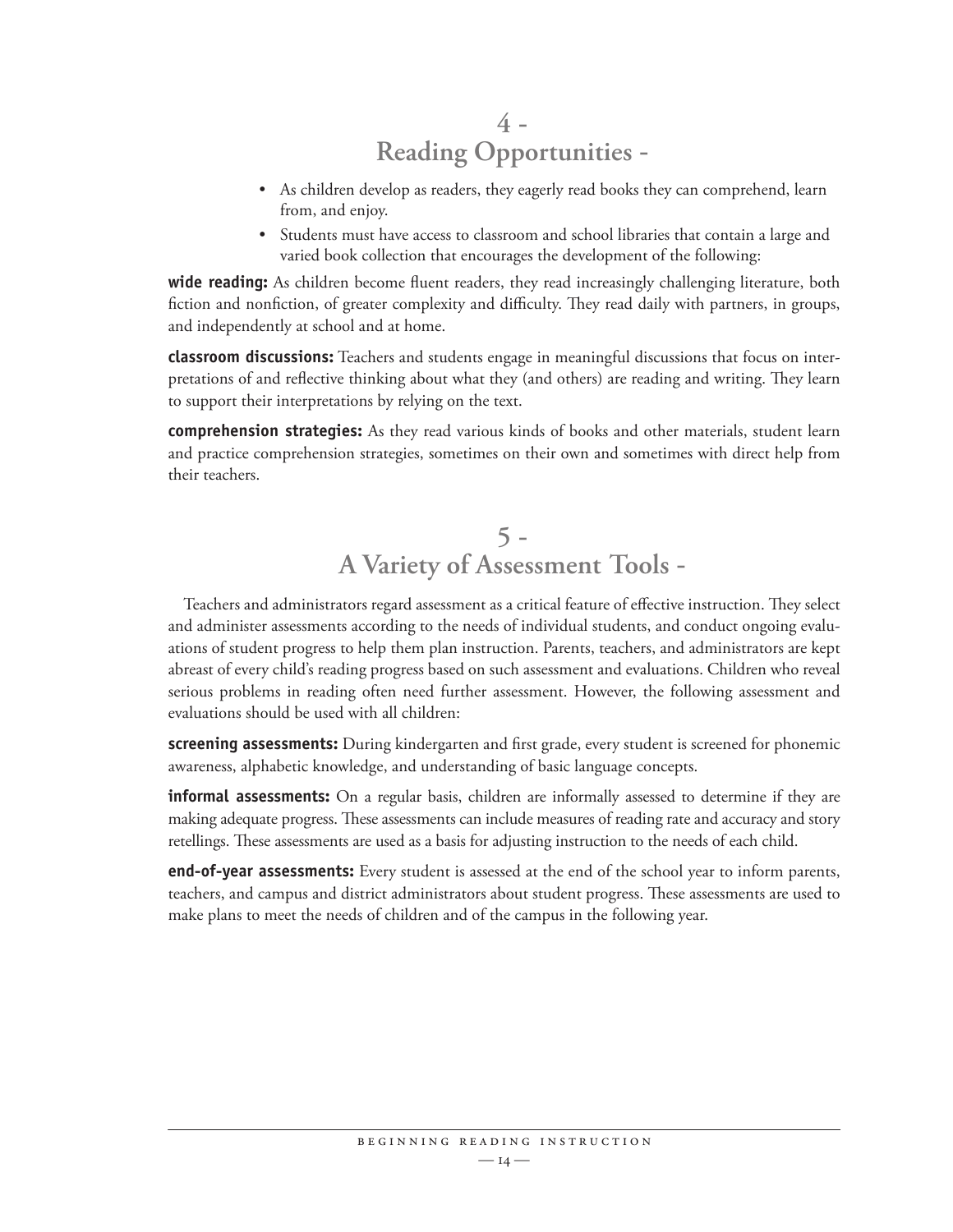#### **6 A Positive Campus Climate**

 Administrators and staff create campuses that are welcoming to their students and their families and that contribute to students' successful progress as readers. Some aspects of positive campus climate include:

**attractive environment:** Buildings and classrooms are clean, neat, and inviting.

**book-rich environment:** Lots of books are in evidence (and in use) in classroom libraries and the school library.

**student work:** Children's written work is displayed in the halls and in the classrooms.

**positive staff:** The staff is friendly and respectful of every student and is committed to a program of con-tinuous student development from one grade level to the next and to stimulating family involvement.

**curricular decisions:** Effective practices are maintained and often improved; new ideas are discussed, evaluated, and integrated with existing practice.

**student attitudes:** Students are proud of their accomplishments and respectful of teachers and of other students.

#### **7 Professional Development**

- Teachers take part in frequent, relevant and continual professional development that focuses on the implementation of good classroom reading instruction that meets the needs of all students.
- Teachers have time to work with and to consult each other, to visit each other's classrooms, and to make instructional decisions that improve the coordination of instruction from one grade level to the next.
- Teachers are given time to practice instructional strategies and are supported throughout the school year.
- Lead or master teachers are available to teach new and less experienced teachers.

### **8 Sound Administrative Practices**

- • Administrators work to determine that all of the resources of the campus, including staff time, are allocated to meet the goal of successful reading instruction for every student.
- Administrators either provide or designate responsibility for instructional leadership that includes monitoring student progress in each classroom and providing help when students are not making sufficient progress.
- In the professional development process, administrators help teachers focus on the performance of their students.
- In their words and in their actions, administrators consistently support the components of effective reading instruction.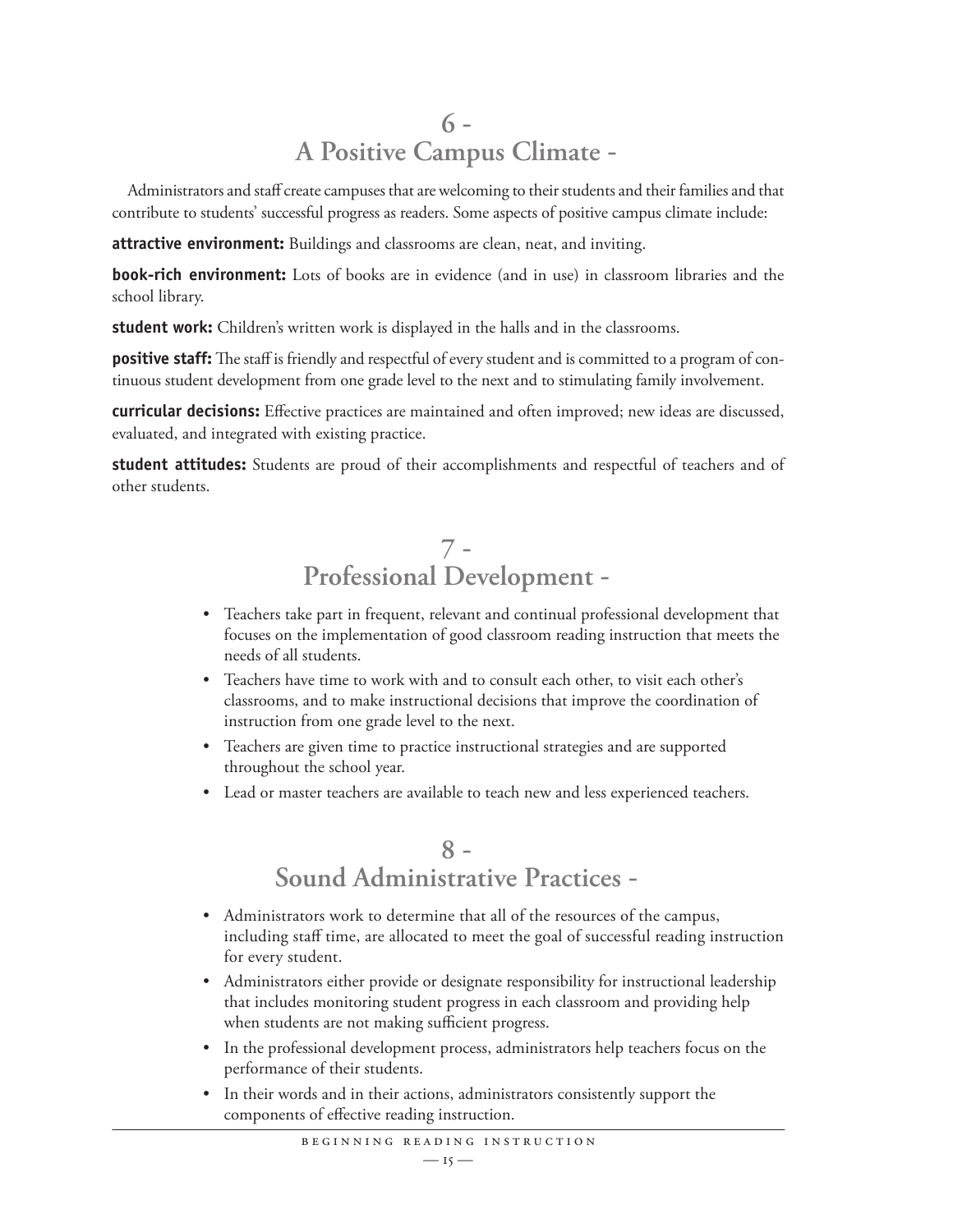## Eight Essential Elements for Adapting Instruction to Facilitate Beginning Reading Success for Children with Special Needs

Children enter school with different levels of reading readiness. Some children begin school with a well-developed understanding of reading and become accomplished readers with minimal instruction. In contrast, if children with special needs are to learn to read successfully, many of them will require systematic instruction that is adapted to their unique learning patterns. Planning and adapting instruction for children with special needs (e.g., learning disabilities, cognitive disabilities, sensory impairments, emotional/behavioral disorders, physical disabilities, autism) should be made with careful attention to their strengths and needs. The child's Individualized Education Program (IEP) provides valuable information that teachers can use for adapting the content, the manner in which the content is taught, the materials and technology that support learning, the learning environment, and the ways in which the child demonstrates learning. Using this as a guide, teachers design and adapt instruction daily to meet a child's particular needs as he or she engages in learning.

The following are eight elements that teachers and researchers have found to be essential in adapting instruction to assist children with special needs to become successful readers, whether these children are just entering school or are older children who are learning to read. While these elements are key for the success of students with special needs, they are oftentimes valuable in assisting other students who are struggling readers. The eight elements are linked to the essential components for research-based programs for beginning reading instruction that are discussed in the first section.

#### **1 Children with special needs benefit from explicit instruction**

To teach children with special needs to be successful readers, instruction needs to be tailored so that they can learn efficiently. Explicit instruction promotes efficient learning for children and includes:

> • Thinking processes that are visible through modeling. For example, the teacher may demonstrate how to form and say different sounds as children watch the teacher's mouth, or demonstrate how to find the main idea of a story by reading and modeling, or how to ask and answer questions like "Who or what is this about?" and "What is happening?"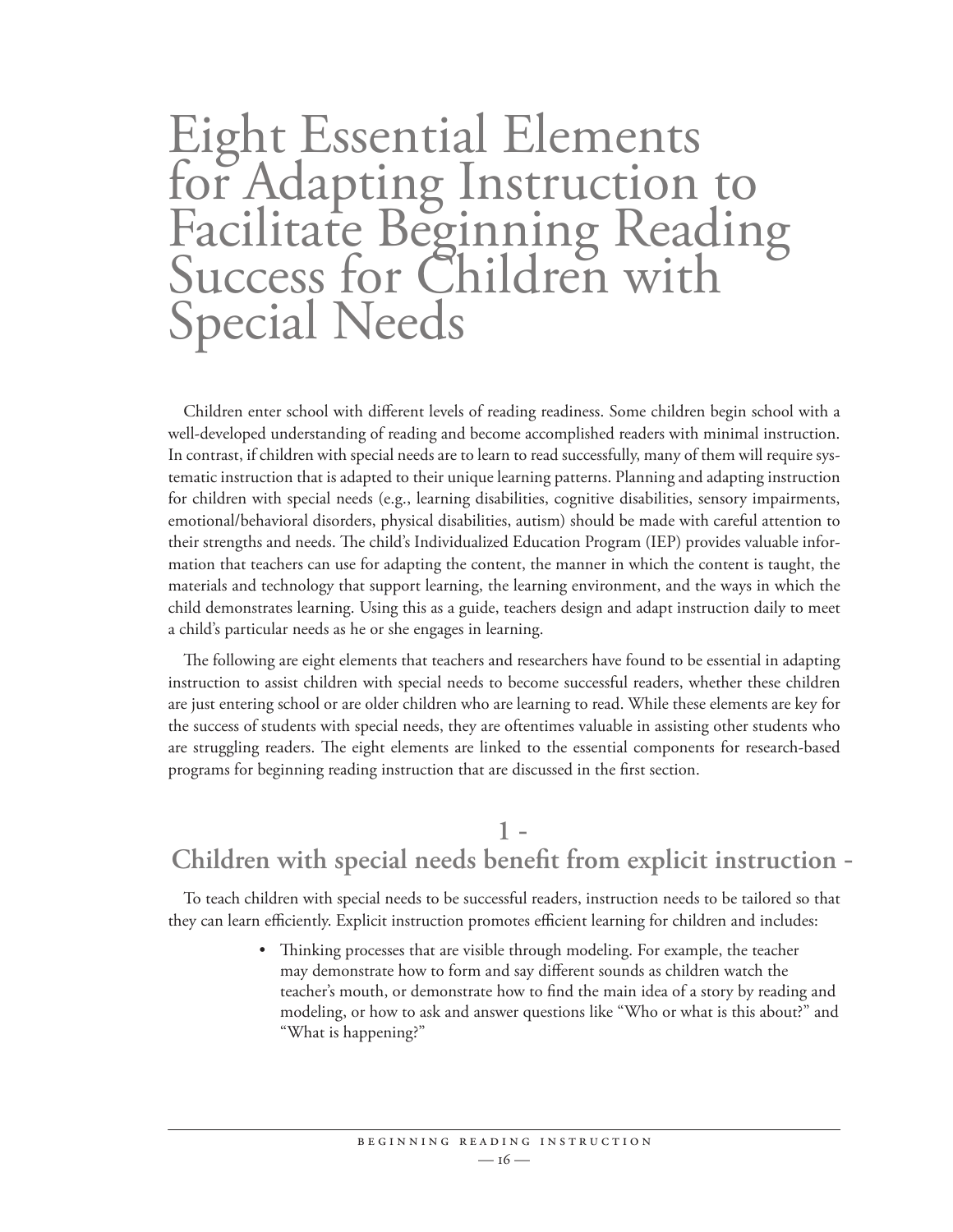- Lessons that introduce a few ideas or skills and provide practice activities for each idea or skill. For example, the teacher introduces segmenting simple words by phonemes by saying and clapping each sound, by having the children count each sound using their fingers, and by having the children sort their names and other words on the word wall based on the number of sounds. The teacher introduces one short vowel sound and several consonant sounds that are not easily confused, and then has the children combine the letter sounds to read and spell words.
- Instruction that varies the pace. To vary pace, the teacher may repeat key ideas or directions, stop and check for understanding, or allow extra time for children to complete an activity.
- Pre-teaching key vocabulary and concepts using tools such as pictures or word maps that are created with the children.
- Visual and tactile supports for auditory information. For example, when children are blending and segmenting words, the teacher may have them write or trace each letter as they segment the sounds and then blend the sounds together to make the word. When teaching a reading selection, the teacher writes the key vocabulary for major points on a transparency or board.
- Immediate, corrective feedback and reteaching, if needed, so that children practice skills correctly.

#### **2**

### **Children with special needs benefit from multiple opportunities to practice and demonstrate learning so that reading becomes automatic**

To become fluent in various reading skills and strategies, children with special needs require extensive practice. Provide time for children to repeat and/or select related activities until they are performing the skills effortlessly and quickly. Be creative in giving them several ways to "show what they know and can do" when reading. Instruction that facilitates meaningful practice and allows children to demonstrate their knowledge in multiple ways includes:

- Learning center activities that provide children opportunities to practice what they have learned rather than introducing new skills. These activities oftentimes use materials such as magnetic letters for making words, sentences that have been cut into phrases or words so that the children can construct and read familiar sentences, and tracing and writing materials for spelling.
- Games such as generic board games that allow children to practice sight words or beginning and ending sounds, or oral language games such as "I Spy," played with rhyming words or sounds.
- Songs and chants.
- Repeated reading using partners or taped/CD-ROM books to increase reading fluency.
- Word card or sentence strip activities to build automatic word recognition.
- Self-monitoring opportunities such as charting the number of sight words a child reads correctly or the child's reading rate.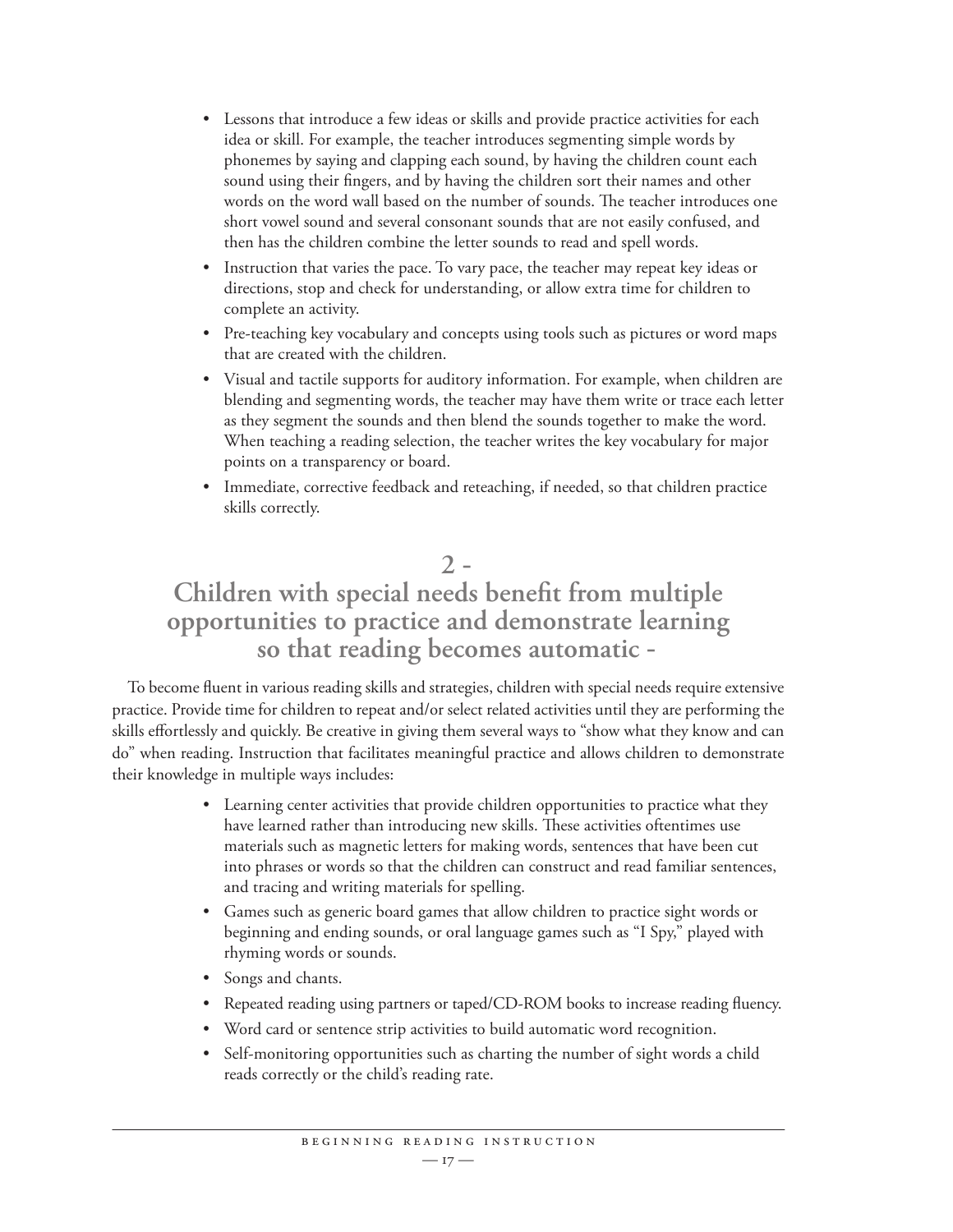- Individual or cooperative projects in which children choose how to demonstrate their learning, such as making a picture, advertisement, or storyboard, and then telling about it.
- Test/assignment adaptations, such as simplifying language; repeating or reading directions; using picture cues; increasing space for writing; reducing the number/size of assignments; allowing the child to respond in a different way such as "telling" rather than "writing"; extending time; awarding partial credit; or scoring spelling and grammar based on the child's developmental level.

#### **3 Children with special needs benefit from instruction that includes opportunities to maintain and transfer (generalize) the skills and strategies learned**

Children with special needs benefit from activities that allow them to use their newly-learned reading skills and strategies during independent practice activities (maintenance) and with a variety of materials, in different settings, and with different people (generalization). Different settings might include resource programs, the home, and the general education classroom. Different people might include the special and general education teachers, the teaching assistant, and the family. Activities that promote maintenance and generalization include:

- Application of word recognition skills to word games, different texts, spelling activities, and reading in different content areas.
- Application of previously taught vocabulary in activities across the curriculum, with vocabulary games, and as part of homework.
- Comprehension strategies used with both listening and reading, such as learning how to identify the parts of a story or the main idea, or how to stop and ask questions to check their understanding.
- Reminders of previously taught reading strategies posted in the classroom, presented on cue cards, and reinforced by teachers and parents.
- Reading instruction using texts at children's reading levels, whether in general education, special education, or other special programs.

#### **4 Children with special needs benefit from instruction in which their progress is monitored regularly and adjustments made as needed**

 Children learn at various rates. Keeping track of the progress of children with special needs through regular monitoring helps ensure that they are learning efficiently. Based on information gained from monitoring, instruction can be adjusted, extra assistance can be given, or reteaching can occur. Children also like to monitor their own progress and set their own goals. Progress monitoring strategies include:

• One-minute timed reading or writing activities collected on a regular schedule.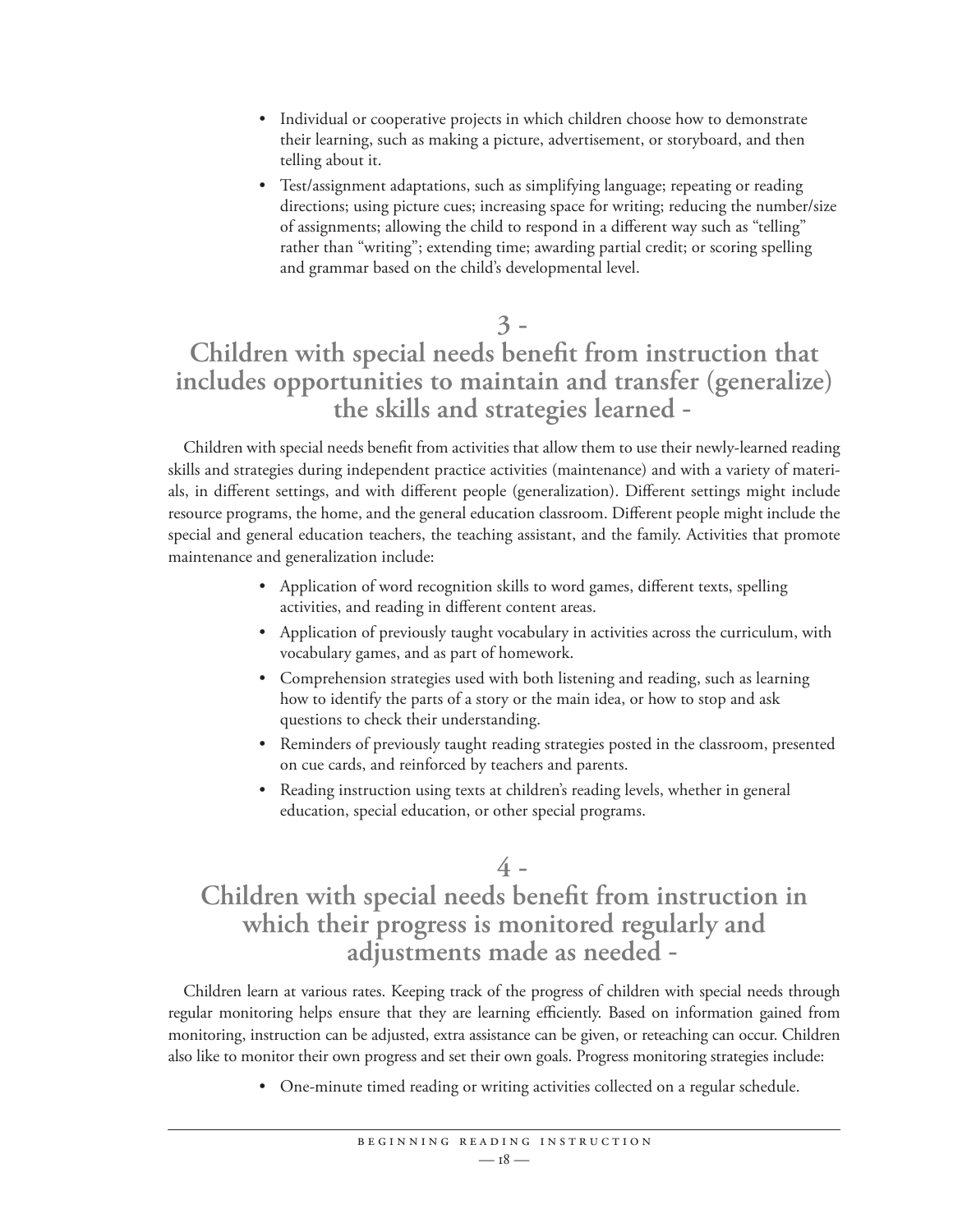- Portfolios in which the children place their best work and a list of their accomplishments.
- Quick checking of learning, such as having children read the words posted on the word wall for monitoring word recognition.
- Self-monitoring progress charts for books read and spelling, vocabulary, and sight words learned, that the children keep to track their progress.
- Rubrics with the major features such as setting, characters, problem, etc. to judge the quality of children's oral language and the content of retellings.
- Questioning that requires children to think aloud so that their thinking processes become visible to the teacher (e.g., Tell me how you figured out that word. Show me how you got that answer).
- Anecdotal notes of observations when children are involved in reading—strengths, weaknesses, interests, work habits. These notes can be written on sticky notes and attached to work.

#### **5 Children with special needs benefit from instruction using materials at their reading level**

Children learn best when they work with materials that are challenging but not so difficult as to be frustrating. It is important, therefore, to have in the classroom materials with various difficulty levels. Materials can also be adapted to better match the learning levels of children with special needs. In gathering and selecting materials, teachers should consider providing the following:

- Classroom libraries in which books are grouped by reading level so that children can select interesting materials at their reading levels (e.g., high interest/controlled vocabulary books, children's magazines, humorous books, books with same-age characters).
- Decodable texts that emphasize the letter-sound relationships the children are learning and provide opportunities for them to practice their new knowledge while reading.
- Books on tape and on CD-ROM that enable children to read repeatedly so as to build automatic word recognition, fluency, and listening comprehension.
- Materials tailored to individual needs, such as large print materials, materials with a limited number of words per page, materials that use pictures paired with untaught words, and materials that contain text features to facilitate comprehension (e.g., headings, inserted questions).
- Materials for developing early reading skills, such as counters for children to push into boxes to count phonemes; letter tiles for making words; and story maps to teach parts of simple stories.
- Materials to assist children with spelling and handwriting, such as textured letters to trace, pencil grips, and paper with raised lines.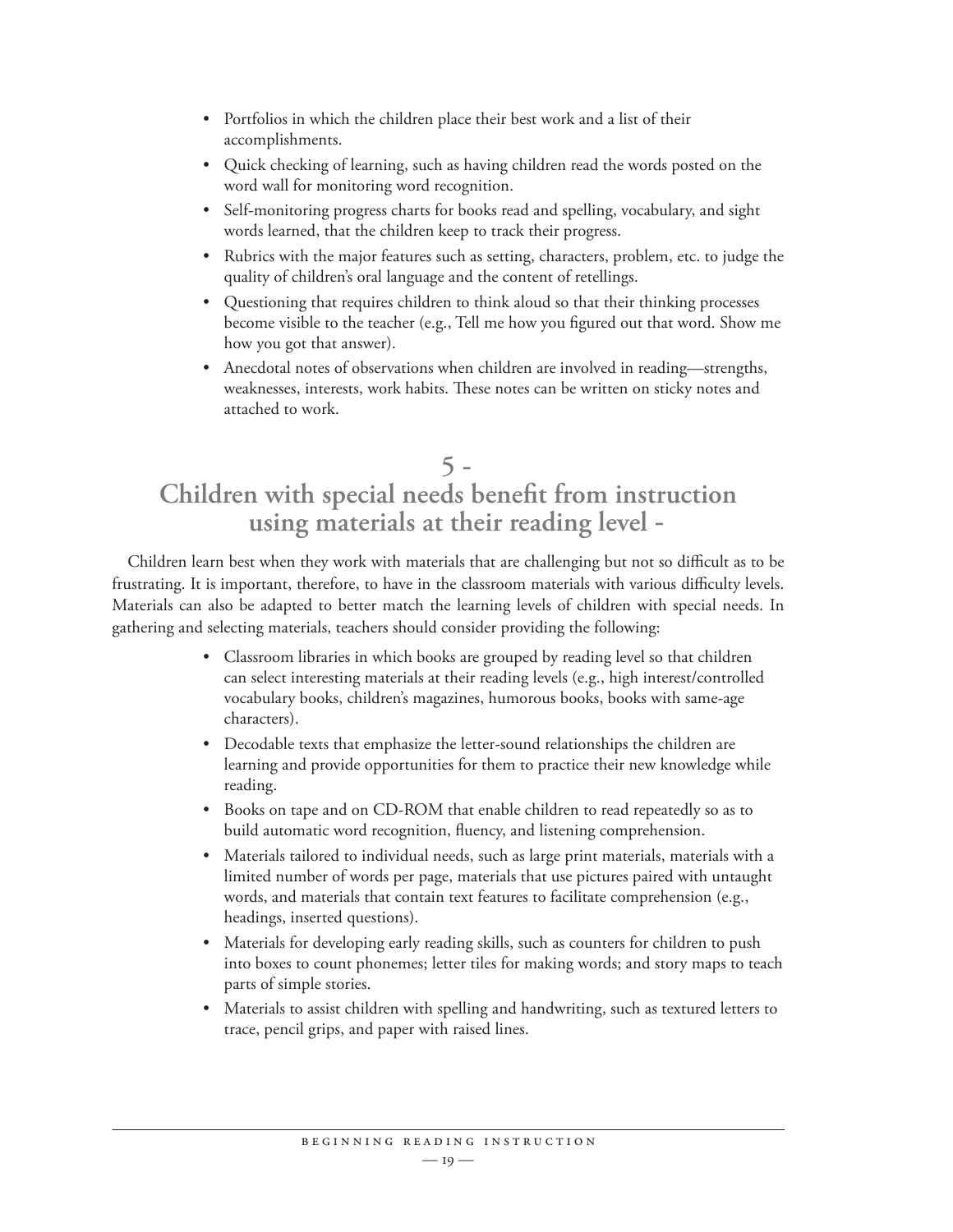#### **6 Children with special needs benefit from flexible grouping and intensive instruction**

When children with special needs have been taught the routines for working together, they learn best from instruction in small same-ability groups and from working with more capable peers. They benefit from small-group instruction that is intensive (i.e., five days a week for at least 20 minutes) so that they can develop their reading skills. Flexible grouping patterns include:

- Whole class grouping for teacher read-alouds, book discussions, and the introduction of new vocabulary and strategies.
- Mixed-ability grouping (e.g., cooperative learning activities) in which children have different roles and can support each other's reading.
- Small same-ability grouping (5:1 or less) for explicit instruction in specific reading skills.
- Flexible-skills grouping for instruction on particular skills such as onset-rime, blending and segmenting phonemes, making a story map, and vocabulary development.
- Pairing of children for skills practice such as oral reading to build fluency and comprehension, peer editing, and word study activities such as sorting and making words with movable letters.

#### **7 Children with special needs benefit from technology-assisted reading instruction**

Assistive technology devices and services can be used to help children with special needs access and comprehend text more successfully. Assistive technology devices should be selected based on the reading tasks in the classroom and the special needs of children. Assistive technology services should be provided to ensure that devices are obtained and training given in how to use the devices. Some possible assistive technology devices include:

- Computer-assisted instruction that features specialized software that provides popup menus for key vocabulary, modeling of fluent reading, and many opportunities for children to practice word recognition skills independently.
- Computer software that includes speech synthesis capabilities so that children can hear directions, hear the text read, and have words pronounced.
- Computer software programs that require children to give frequent responses and that provide corrective feedback.
- Books on tape paired with teacher-facilitated comprehension strategies so that children can access text.
- Tools that spell and define vocabulary words.
- Specialized input devices (e.g., modified/enhanced keyboards, switches) to allow children to use computers.
- Voice input devices to help students make words and create stories.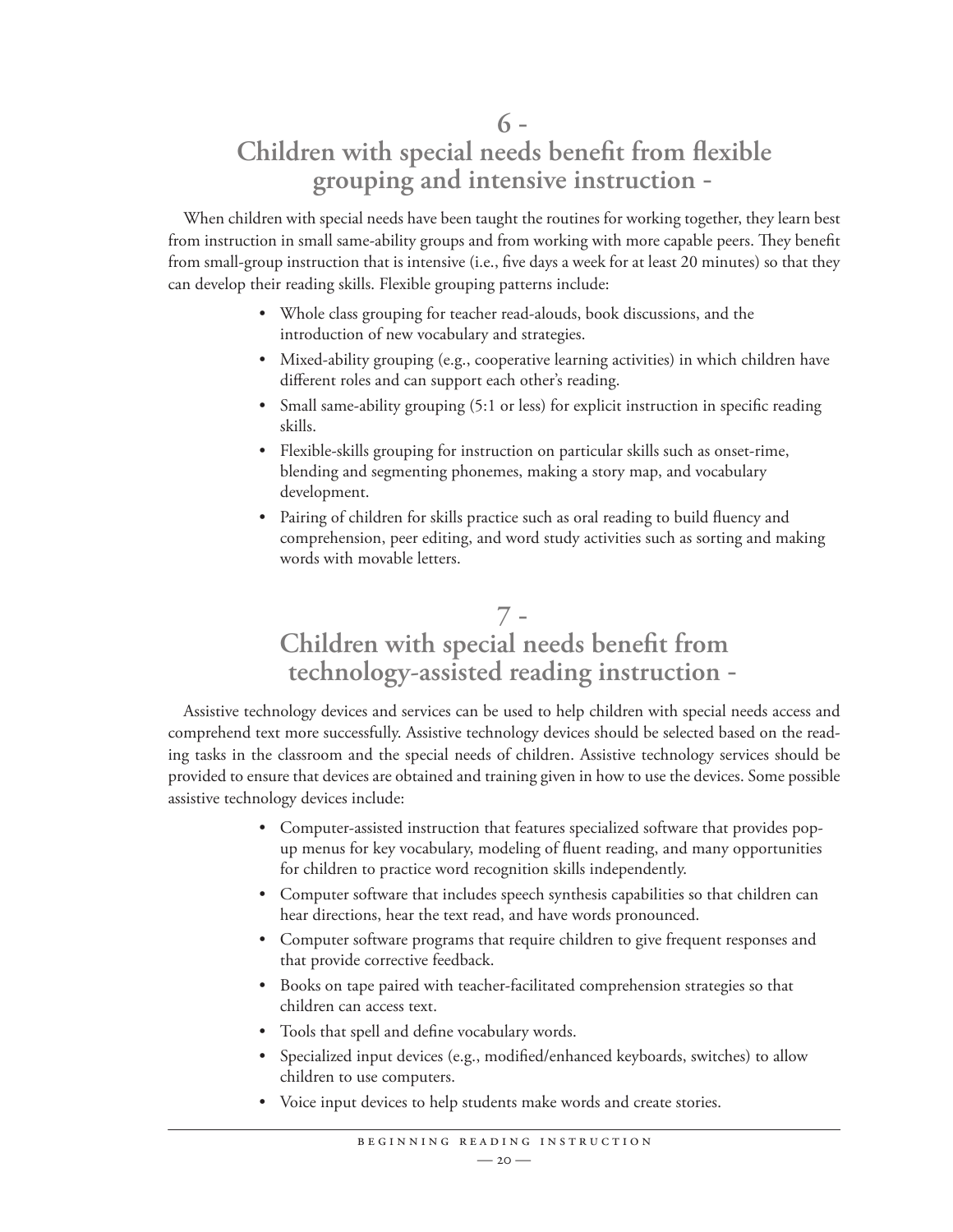#### **8 Children with special needs benefit from collaborative efforts among school personnel and parents that support the children's unique learning abilities and needs**

Collaboration among parents, teachers, and administrators is essential for children with special needs to achieve academic and behavioral success. School personnel and family members can share valuable information about early reading skills, teaching strategies, co-teaching possibilities, and school/home coordination. The personnel involved may include the speech-language pathologist, school nurse, counselor, teacher of students who are visually impaired, teacher of students who are auditorally impaired, physical therapist, occupational therapist, and/or behavior specialist. Collaborative activities that can enhance successful early reading instruction include:

- Discussion of the Individualized Education Program (iep) reading goals and objectives among the parents and all professionals who work with the child.
- Identification by professionals and parents of appropriate adaptations to promote success with reading, such as assistive technology tools, multiple practice opportunities, use of specialized materials, and family support.
- Discussion of the children's progress on a frequent basis to ensure that reading skills and strategies are being learned, maintained, and generalized across materials, people, and settings.
- Identification of and shared responsibility for gathering resources.
- Coordination of schedules to ensure that reading instruction occurs during optimal learning time, to support co-teaching opportunities, or to provide the children with multiple times to participate in reading instruction.

#### **Summary**

Making reading instruction successful for children with special needs requires the use of meaningful, explicit instruction in which skills and strategies are taught using modeling with explanations across activities and settings. Effective instruction also includes many opportunities for practice with feedback and ongoing monitoring of learning progress. Children with special needs benefit from small group instruction and peer tutoring. Like all children, those with special needs profit from careful planning that considers their unique learning strengths and needs. To tailor and support instruction for these children, teachers collaborate with other professionals and with parents, thereby, working in teams.

The goals of beginning reading instruction for children with special needs are the same as those for all children:

- to provide opportunities for children to listen, talk, read, and write in the many ways that children use language both inside and outside of the classroom, and,
- to systematically develop the skills and strategies needed in the component areas of phonological awareness, word recognition, fluency, vocabulary, comprehension, and connecting reading and writing

so that reading, writing, listening, and speaking become meaningful and effective ways of communicating in school and in life.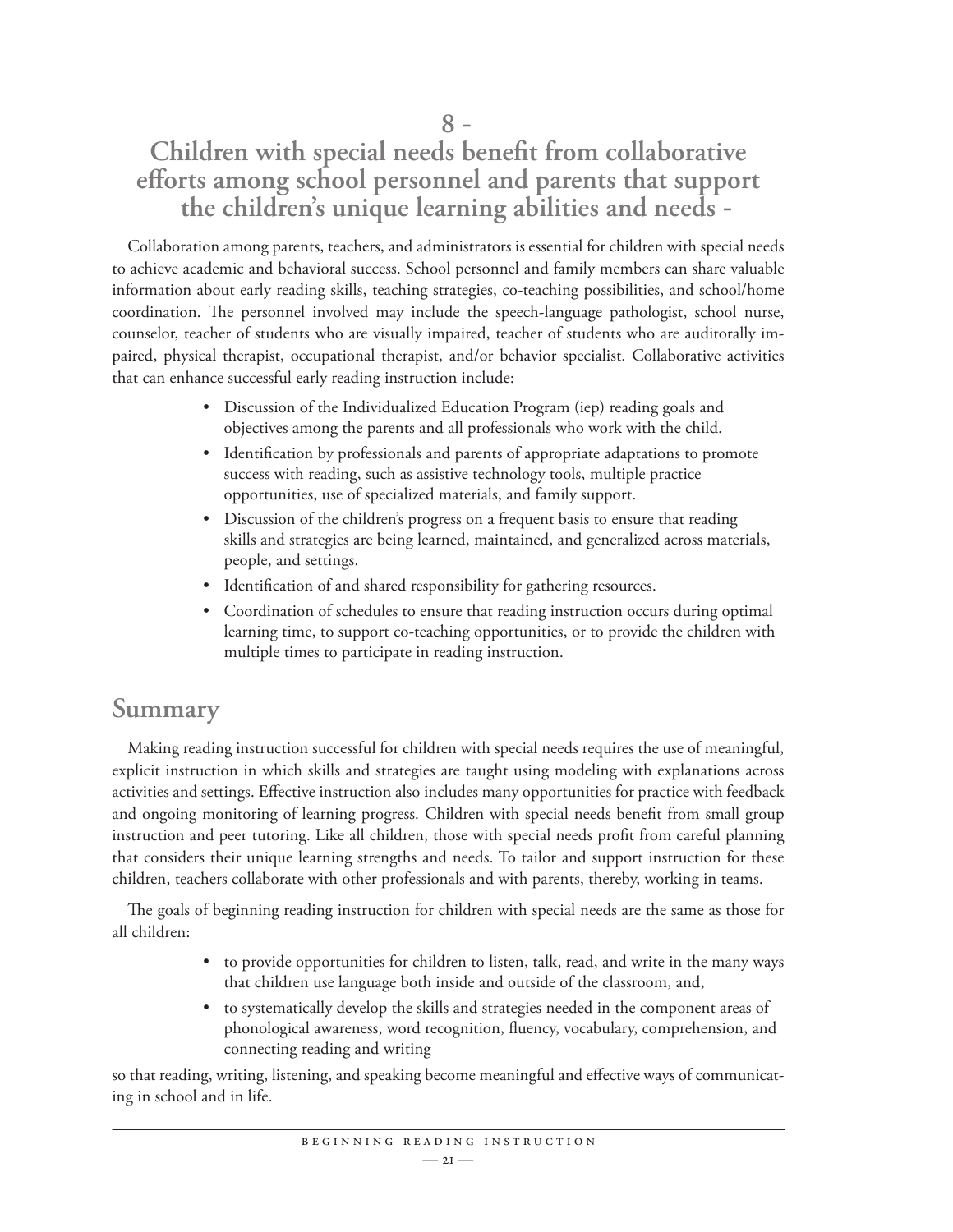# References

Adams, M. J. (1990). *Beginning to read: Thinking and learning about print.* Cambridge, MA: MIT Press.

- Anderson, R. C., Hiebert, E. H., Scott, J. A., & Wilkinson, I. A. G. (1985). *Becoming a nation of readers: The report of the Commission on Reading.* Champaign, IL: Center for the Study of Reading. Washington, DC: National Institute of Education.
- Baker, S. K., Kameenui, E. J., Simmons, D. C., & Stahl, S. (1994). Beginning reading: Educational tools for diverse learners. *School Psychology Review, 23,* 372–391.
- Bear, D. R., Invernizzi, M., Templeton, S., & Johnston, F. (1996). *Words their way: Word study for phonics, vocabulary, and spelling.* Englewood Cliffs, NJ: Prentice-Hall.
- Beck, I. L., & Juel C. (1992). The role of decoding in learning to read. In S. J. Samuels & A. E. Farstrup (Eds.), *What research has to say about reading instruction* (2nd ed., pp. 101–123). Newark, DE: International Reading Association.
- Beck, I. L., & McKeown, M. G. (1991). Conditions of vocabulary acquisition. In R. Barr, M. L. Kamil, P. B. Mosenthal, & P.D. Pearson (Eds.), *Handbook of reading research* (Vol. 2, pp. 789–814). New York: Longman.
- Biemiller, A. (1994). Some observations on beginning reading instruction. *Educational Psychologist, 29,* 203–209.
- Blachman, B. A. (1984). Relationship of rapid naming ability and language analysis skills to kindergarten and first-grade reading achievement. *Journal of Educational Psychology, 76,* 610–622.
- Blachman, B. A. (1991). Getting ready to read: Learning how print maps to speech. In J. Kavanagh (Ed.), *The language continuum: From infancy to literacy* (pp. 1–22). Washington, DC: U.S. Dept. of Health and Human Services.
- Brophy, J. and Good, T. (1986). Teacher behavior and student achievement. M. Wittrock (Ed.), *Handbook on research on teaching* (3rd ed.,). New York: Macmillan.
- Calfee, R. C., & Moran, C. (1993). Comprehending orthography, social construction of letter-sound in monolingual and bilingual programs. *Reading and Writing: An Interdisciplinary Journal, 5,*  pp. 205–225.
- Calfee, R. C. A. (1995). Behind-the-scenes look at reading acquisition. *Issues in education, 1,* 77–82.
- California Reading Task Force. (1995). *Every child a reader.* Sacramento, CA: Department of Education.
- Chall, J. S. (1967). *Learning to read: The great debate.* New York: McGraw-Hill.
- Clay, M. M. (1972). *Reading: The patterning of complex behavior.* Auckland, New Zealand: Heinemann.
- Clay, M. M. (1979). *The early detection of reading difficulties* (3rd ed.). Portsmouth, NH: Heinemann.
- Clay, M. M. (1991). *Becoming literate: The construction of inner control.* Portsmouth, NH: Heinemann.
- Cummins, J. (1981). *The role of primary language development in promoting educational success for language of minority students.* Sacramento, CA: Department of Education.
- Cunningham, P. (1991). *Phonics they use: Words for reading and writing.* New York: Harper Collins.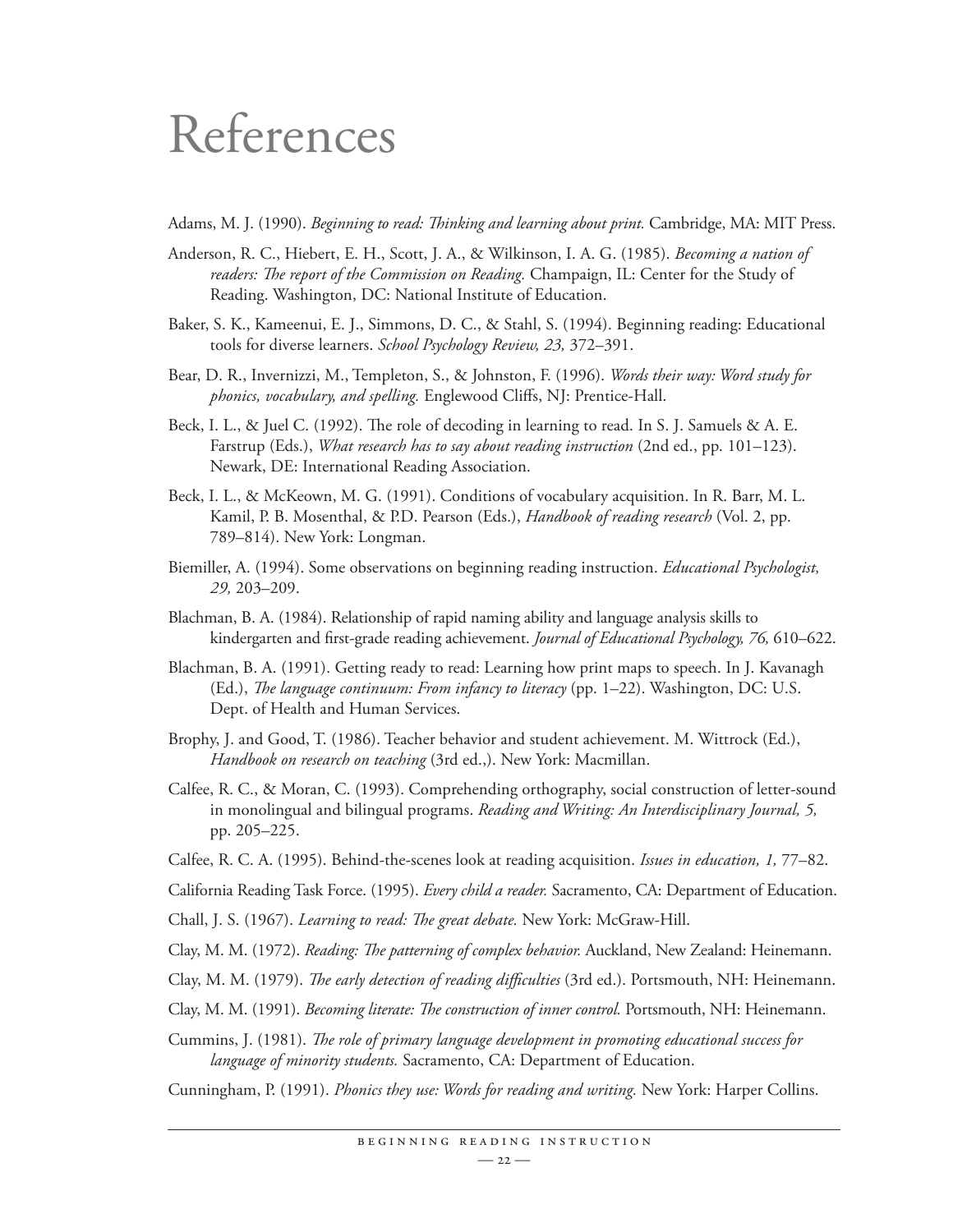Delpit, L. D. (1995). *Other people's children.* New York: New Press.

- Downing, J. (1979). *Reading and reasoning.* New York: Springer-Verlag.
- Durkin, D. (1966). *Children who read early: Two longitudinal studies.* New York: Teachers College Press.
- Ehri, L. C. (1986). Sources of difficulty in learning to spell and read words In M. L. Wolraich & D. Routh (Eds.), Advances in developmental and behavioral pediatrics (Vol. 7, pp. 121–195). Greenwich, CT: JAI Press.
- Ehri, L. C. (1987). Learning to read and spell words. *Journal of Reading Behavior, 19,* 5–31.
- Ehri, L. C. (1991). Development of the ability to read words. In R. Barr, M. L. Kamil, P. B. Mosenthal, & P. D. Pearson (Eds.), *Handbook of reading research* (Vol. 2, pp. 383–417). New York: Longman.
- Ehri, L. C., & Wilce, L. S. (1985). Movement into reading: Is the first stage of printed word learning visual or phonetic? *Reading Research Quarterly, 20,* 163–179.
- Foorman, B. R. (in press). The case for early reading intervention. *Foundations of reading acquisition.*  Mahwah, NJ: Lawrence Erlbaum.
- Fox, B., & Routh, D. K. (1975). Analyzing spoken language into words, syllables, and phonemes: A developmental study. *Journal of Psycholinguistic Research, 4,* 331–412.
- Goldfield, B. A., & Snow, C. A. (1984). Reading books with children: The mechanics of parental influences on children's reading achievement. In J. Flood (Ed.), *Understanding reading comprehension* (pp. 204–215)*.* Newark, DE: International Reading Association.
- Graves, D. (1994). *A fresh look at writing.* Portsmouth, NH: Heinemann.
- Hodgkinson, H. L. (1992). *A demographic look at tomorrow*. Washington, DC: Institute for Educational Leadership.
- Hodgkinson, H. J. L. (1993). American education: The good, the bad, and the task. *Phi Delta Kappan, 74,* 619–623.
- Johnston, F., Juel, C., & Invernizzi, M. (1995). *Guidelines for volunteer tutors of emergent and early readers.* Charlottesville, VA: University of Virginia Bookstore.
- Juel, C. (1994). *Learning to read and write in one elementary school.* New York: Springer-Verlag.
- Kame'enui, E. J., & Carnine, D. W. (Eds.). (in press). *Effective teaching strategies that accommodate diverse learners.* Columbus, OH: Merrill Education, Prentice Hall.
- Kirk, C. (1979). Patterns of word segmentation in preschool children. *Child Study Journal, 9,* 37–49.
- Liberman, I. Y., Shankweiler, D., & Liberman, A. M. (1991). The alphabetic principle and learning to read. In *Phonology and reading disability: Solving the reading puzzle.* Washington, DC: International Academy for Research in Learning Disabilities, Monograph Series, U. S. Dept. of Health and Human Services, Public Health Service, National Institutes of Health.
- Lindamood, C., Bell, N., & Lindamood, P. (1992). Issues in phonological awareness assessment. *Annals of Dyslexia, 42,* 242–259.
- Lindamood, C., Bell, N. & Lindamood, P. (1975). *The A.D.D. program: auditory discrimination in depth* (2nd ed.). Columbus, OH: SRA Division, Macmillan/McGraw-Hill.
- Lundberg, I., Frost, J., & Peterson, O. P. (1988). Effects of an extensive program for stimulating phonological awareness in preschool children. *Reading Research Quartlely, 23,* 264–284.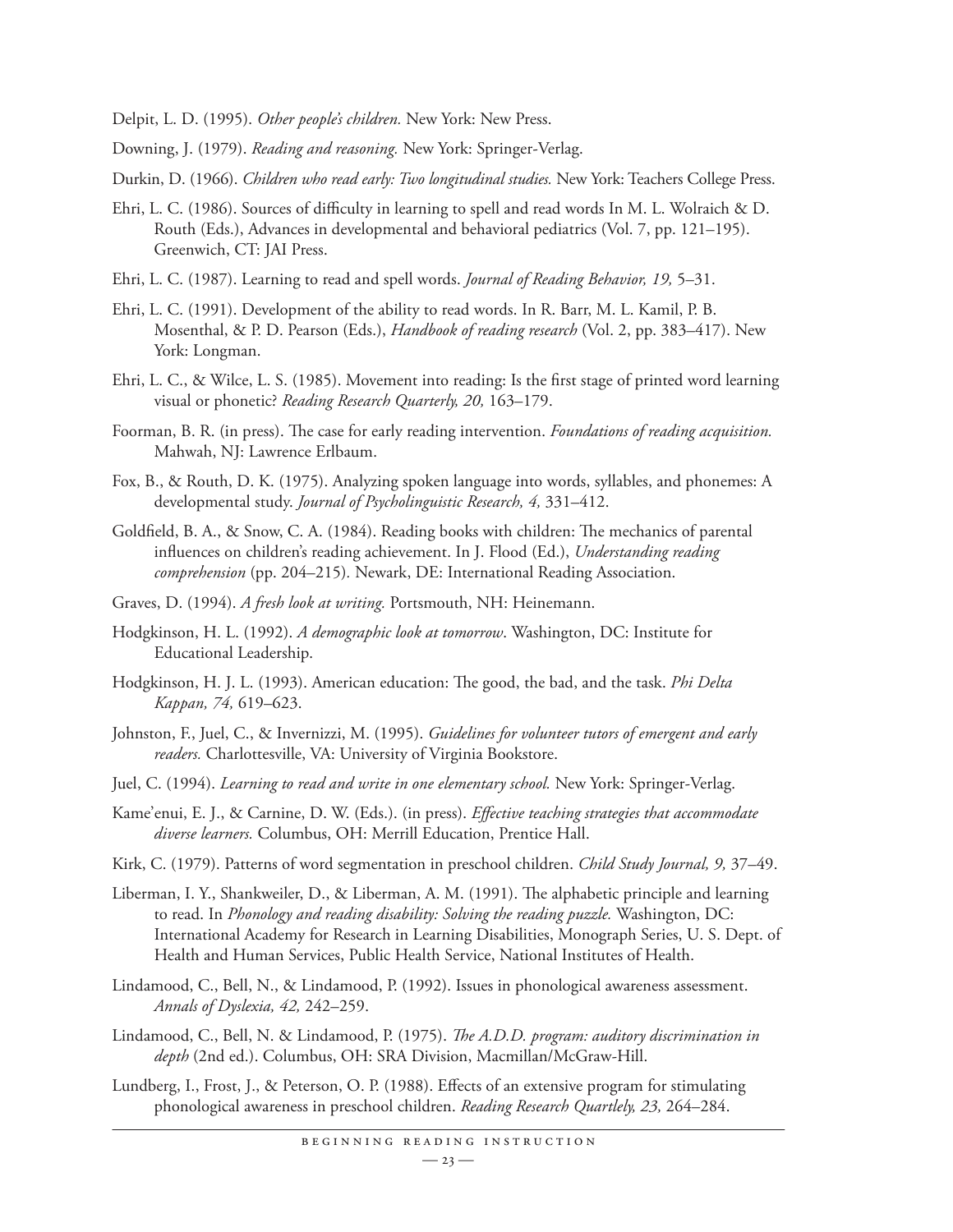- Lyon, G. R. (1994). *Research in learning disabilities at the NICHD.* Bethesda, MD: NICHD Technical Document/Human Learning and Behavior Branch.
- Mason, J. M. (1980). When do children begin to read: An exploration of four-year-old children's letter and word reading competencies. *Reading Research Quarterly, 15,* 203–227.
- McKeown, M. G. (1985). The acquisition of word meaning from context by children of high and low ability. *Reading Research Quarterly, 20,* 482–496.
- Meltzer, N. S., & Herse, R. (1969). The boundaries of written words as seen by first graders. *Journal of Reading Behavior, 1,* 3–14.
- Miller, C., & Winick, D. M. (1996, November). Public school accountability: The Texas story. *Texas Monthly,* 112–118.
- Moats, L. C. (1995). *Spelling: Development, disabilities, and instruction.* Timonium, MD: York Press.
- Nagy, W. E. (1988). *Teaching vocabulary to improve reading comprehension.* Urbana, IL: ERIC Clearinghouse on Reading and Communication Skills. Urbana, IL: National Council of Teachers of English.
- Nagy, W. E., & Anderson, R. C. (1984). How many words are there in printed school English? *Reading Research Quarterly, 19,* 304–330.
- Nagy, W. E., Anderson, R. C., & Herman, P. A. (1987). Learning word meanings from context during normal reading. *American Educational Research Journal, 24,* pp. 237–270.
- National Reading Panel. (2000). T*eaching children to read: An evidence-based assessment of the scientific research literature on reading and its implications for reading instruction.* Washington, DC: National Academy Press.
- Pearson, D. (1993). Focus on research: Teaching and learning reading: A research perspective. *Language Arts, 70,* 502–511.
- Pearson, D. (in press). Reclaiming the center. To appear in a volume by M. Graves and B. Taylor. New York: Teachers in College Press.
- Perfetti, C. A. (1985). *Reading ability.* New York: Oxford University Press.
- Perfetti, C. A., & Lesgold, A. M. (1979). Coding and comprehension in skilled reading and implications for reading instruction. In L. B. Resnick & P. A. Weaver (Eds.), *Theory and practice of early reading* (Vol. 1, pp. 57–84). Hillsdale, NJ: Lawrence Erlbaum.
- Pressley, M., & Rankin, J. (1994), More about whole language methods of reading instruction for students at risk for early reading failure. *Learning Disabilities Research and Practice, 9,* 157–168.
- Pressley, M. & Woloshyn, V. (Eds.) (1995). *Cognitive strategy instruction that really improves children's academic performance (2nd ed.).* Cambridge, MA: Brookline Books.
- Reid, J. F. (1966). Learning to think about reading. *Educational Research, 9,* 56–62.
- Rozin, P., Bressman, B., & Taft, M. (1974). Do children understand the basic relationship between speech and writing? The mow-motorcycle test. *Journal of Reading Behavior, 6,* 327–334.
- Share, D. L., & Stanovich, K. E. (1995). Cognitive processes in early reading development: Accommodating individual dfferences into a mode of acquisition. *Issues in Education: Contributions from Educational Psychology, 1,* 1–57.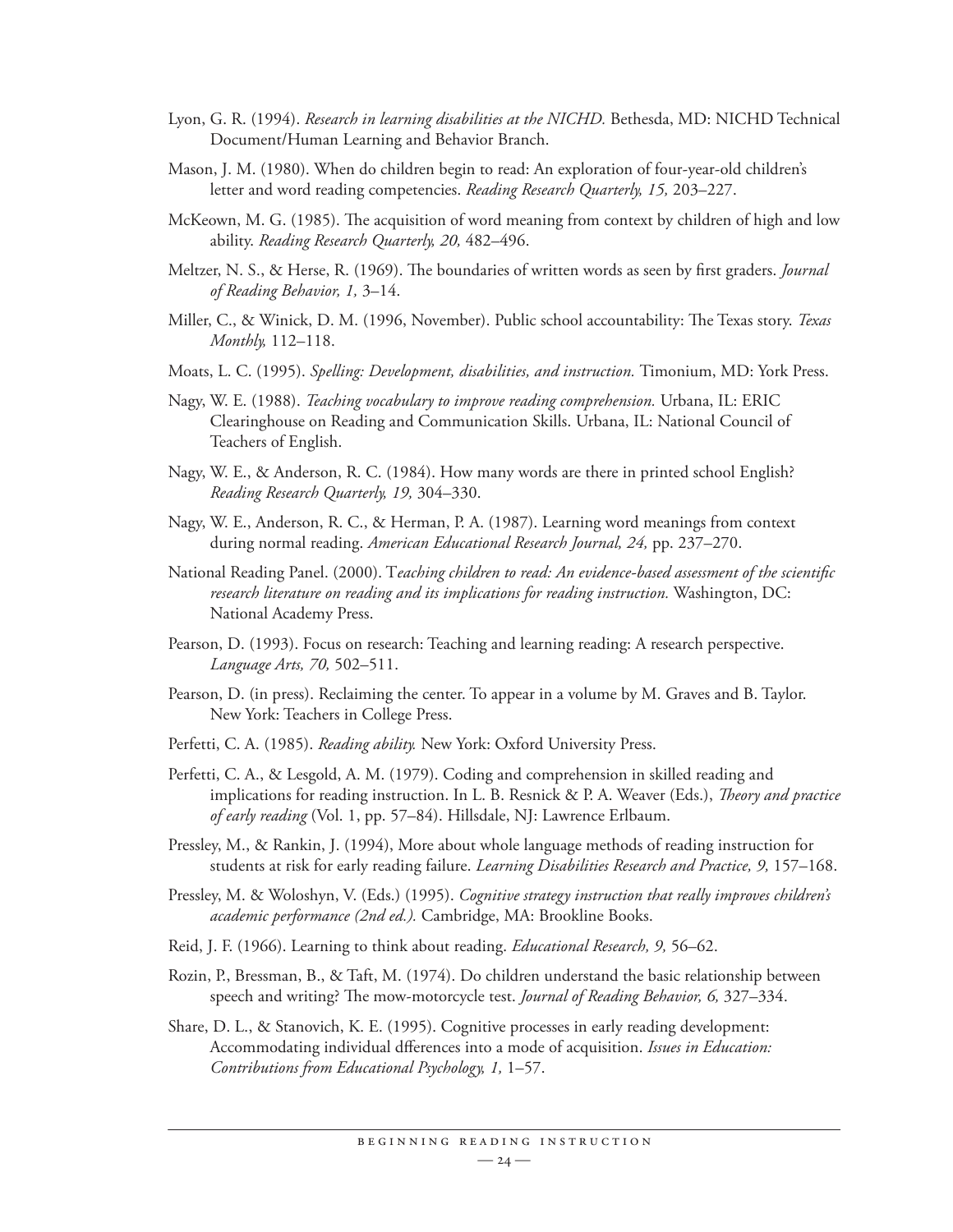- Shefelbine, J. (1995). Learning and using phonics in beginning reading. *Thrust for Educational Leadership, 25,* 8–9.
- Snow, C. E., Burns, M. S., & Griffin, P. (Eds.). (1998). *Preventing reading difficulties in young children.* Washington, DC: National Academy Press.
- Speer, O. B., & Lamb, G. S. (1976). First-grade reading aiblity and fluency in naming verbal symbols. *The Reading Teacher, 26,* 572–576.
- Stahl, S. A. (1992). Saying the "p" word: Nine guidelines for exemplary phonics instruction. *The Reading Teacher,* 43, 618–625.
- Stanovich, K. E. (1980). Toward an interactive-compensatory model of individual differences in the development of reading fluency. *Reading Research Quarterly,* 16, 32–71.
- Stanovich, K. E. (1986). Matthew effects in reading: Some consequences of individual differences in the acquisition of literacy. *Reading Research Quarterly,* 21, 360–407.
- Stanovich, K. E., Cunningham, A. E., & Cramer, B. B. (1984). Assessing phonological awareness in kindergarten children: Issues of task comparability. *Journal of Experimental Child Psychology,* 38, 175–190.
- Sulzby, E. (1983). A commentary on Ehri's critique of five studies related to letter-name knowledge and learning to read: Broadening the question. In L. M. Gentile, M. L. Kamil, & J. S. Blanchard (Eds.), *Reading research revisited.* Columbus, OH: Charles E. Merrill.
- Tummer, W. E., Herriman, M. L., & Nesdale, A. R. (1988). Metalinguistic abilities and beginning reading. *Reading Research Quarterly,* 23, 134–158.
- Vellutino, F. R. (1991). Introduction to three studies on reading acquisition: Convergent findings on theoretical foundations of code-oriented versus whole-language approaches to reading instruction. *Journal of Educational Psychology,* 83, 437–443.
- Williams, J. P. (1991). The meaning of a phonics base for reading instruction. In *All language and the creation of literacy* (pp. 9–19). Baltimore, MD: Orton Dyslexia Society.
- Yopp, H. K. (1988). The validity and reliability of phonemic awareness tests. *Reading Research Quarterly,* 23, 159–177.

#### **Adaptations References**

- Blachman, B. (Ed.). (1997). *Foundations of reading acquisition and dyslexia.* Mawah, NJ: Erlbaum Associates.
- Bos, C. S., & Vaughn, S. (2001). *Strategies for teaching students with learning and behavior problems*  (5th ed.). Boston: Allyn & Bacon.
- Bryant, D. P., & Bryant, B. R. (in press). *Assistive technology: Adaptations across the lifespan for people with disabilities.* Boston: Allyn & Bacon.
- Choate, J. S. (2000). *Successful inclusive teaching: Proven ways to detect and correct special needs* (3rd ed.). Boston: Allyn & Bacon.
- Church, G., & Glennen, S. (1992). *The handbook of assistive technology.* San Diego, CA: Singular Publishing Group.
- Friend, M., & Bursuck, W. D. (1999). *Including students with special needs: A practical guide for classroom teachers* (2nd ed.). Boston: Allyn & Bacon.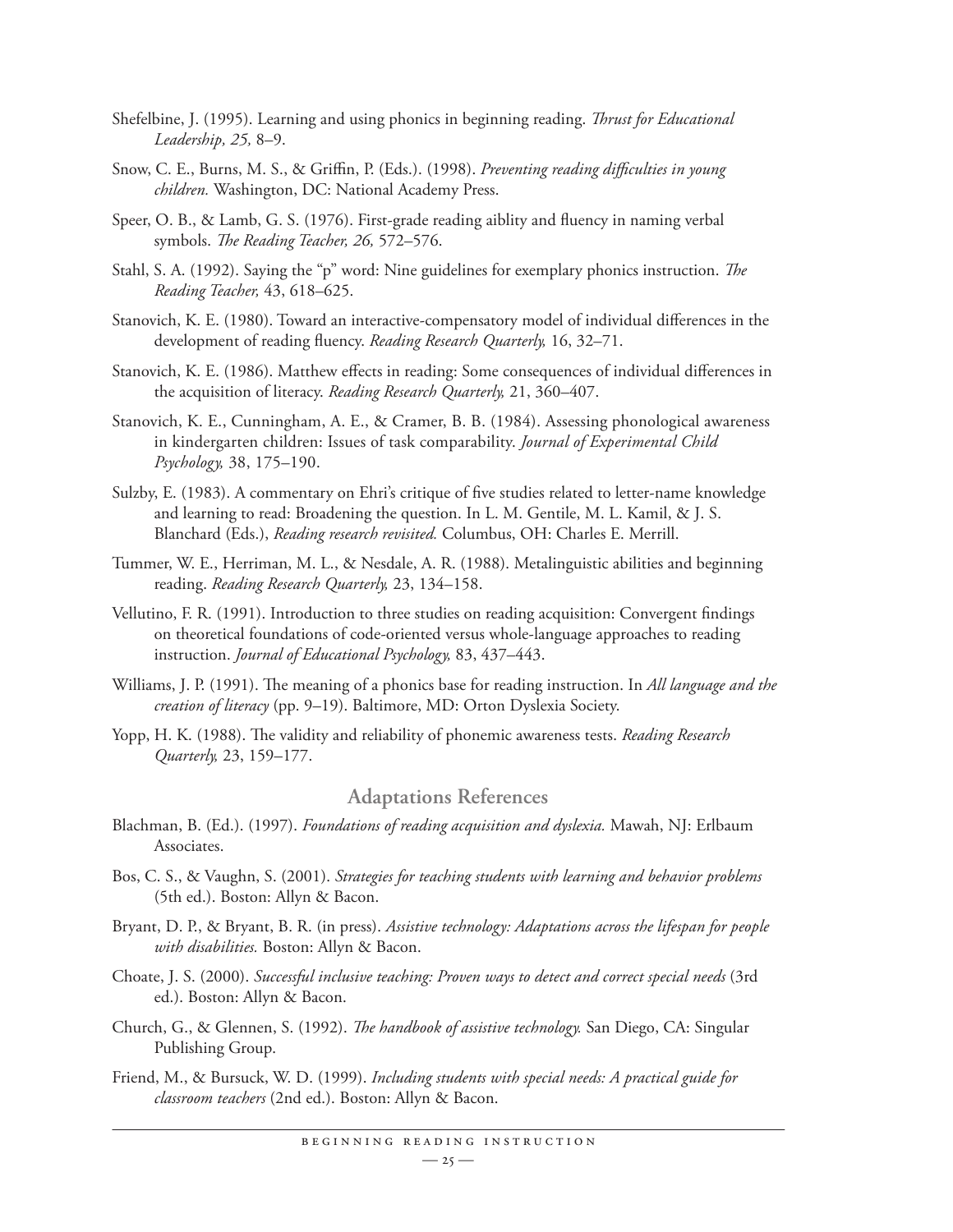- Gersten, R., Schiller, E. P., & Vaughn, S. (2000). *Contemporary special education research: Syntheses of the knowledge based on critical instruction issues.* Mawah, NJ: Erlbaum Associates.
- Gunning, T. G. (2000). *Creating literacy instruction for all children* (3rd ed.). Boston: Allyn & Bacon.
- Hall, S. L., & Moats, L. C. (1999). *Straight talk about reading.* Lincolnwood, IL: Contemporary Books.
- Hancock, J. (Ed.). (1999). *The explicit teaching of reading.* Newark, DE: International Reading Association.
- Hulme, C., & Joshi, R. M. (Eds.). (1998). *Reading and spelling: Development and disorders.* Mawah: NJ: Erlbaum Associates.
- Kame'enui, E., & Carnine, D. (1998). *Effective teaching strategies that accommodate diverse learners.*  Upper Saddle River, NJ: Prentice Hall.
- Mastropieri, M. A., & Scruggs, T. E. (2000). *The inclusive classroom: Strategies for effective instruction.*  Upper Saddle River, NJ: Prentice Hall.
- Mercer, C. D., & Mercer, A. R. (2001). *Teaching students with learning problems* (6th ed.). Upper Saddle River, NJ: Merrill Prentice Hall.
- Metsala, J. L., & Ehri, L. C. (Eds.). (1998). *Word recognition in beginning literacy.* Mawah, NJ: Erlbaum Associates.
- Miller, W. H. (1993). *Complete reading disabilities handbook: Ready-to-use techniques for teaching reading disabled students.* West Nyack, NY: The Center for Applied Research in Education.
- National Reading Panel. (2000). *Teaching children to read: An evidence-based assessment of the scientific research literature on reading and its implications for reading instruction.* Bethesda, MD: National Institute of Child Health and Human Development, National Institutes of Health.
- Rivera, D. P., & Smith, D. D. (1997). *Teaching students with learning and behavior problems* (3rd ed.). Boston: Allyn & Bacon.
- Salend, S. J. (1998). *Effective mainstreaming: Creating inclusive classrooms* (3rd ed.). Upper Saddle River, NJ: Merrill.
- Snow, C. E., Burns, M. S., & Griffin, P. (1998). *Preventing reading difficulties in young children.*  Washington, DC: National Academy Press.
- Swanson, H. L. (with Hoskyn, M., & Lee, C.). (1999). *Interventions for students with learning disabilities: A meta-analysis of treatment outcomes.* New York: Guilford.
- Texas Center for Reading and Language Arts. (2000). *Phonological awareness: Principles for instruction and progress monitoring.* Austin, TX: Texas Education Agency.
- *progress monitoring.* Austin, TX: Texas Education Agency. Texas Center for Reading and Language Arts. (2000). *Reading fluency: Principles for instruction and*
- *progress monitoring.* Austin, TX: Texas Education Agency. Texas Center for Reading and Language Arts. (2000). *Word analysis: Principles for instruction and*
- Vaughn, S., Bos, C. S., & Schumm, J. S. (2000). *Teaching exceptional, diverse, and at-risk students in the general education classroom* (2nd ed.). Boston: Allyn & Bacon.
- Wood, J. W. (1998). *Adapting instruction to accommodate students in inclusive settings* (3rd ed.). Upper Saddle River, NJ: Prentice Hall.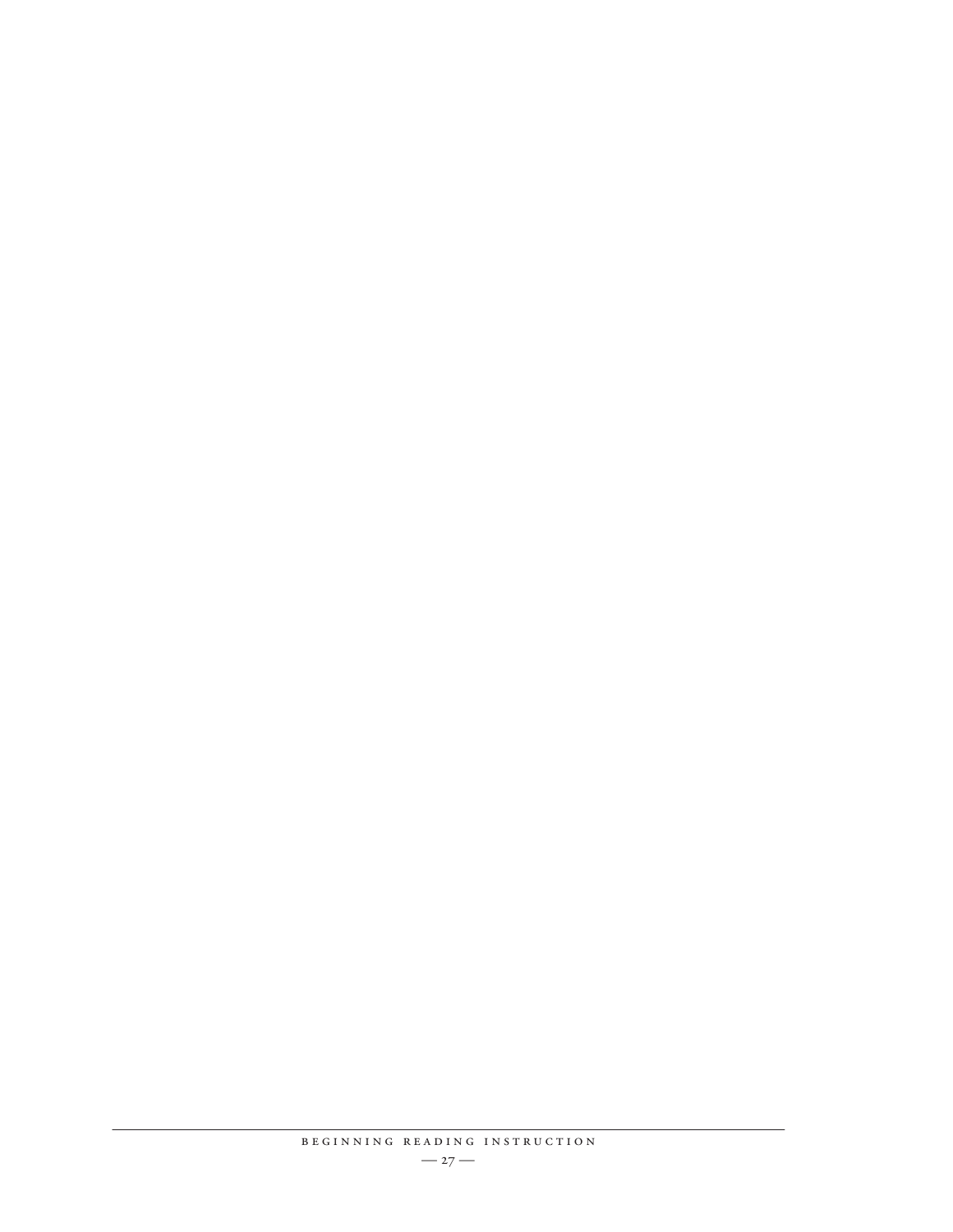#### B E G I N N I N G R E A D I N G I N S T R U C T I O N  $-28-$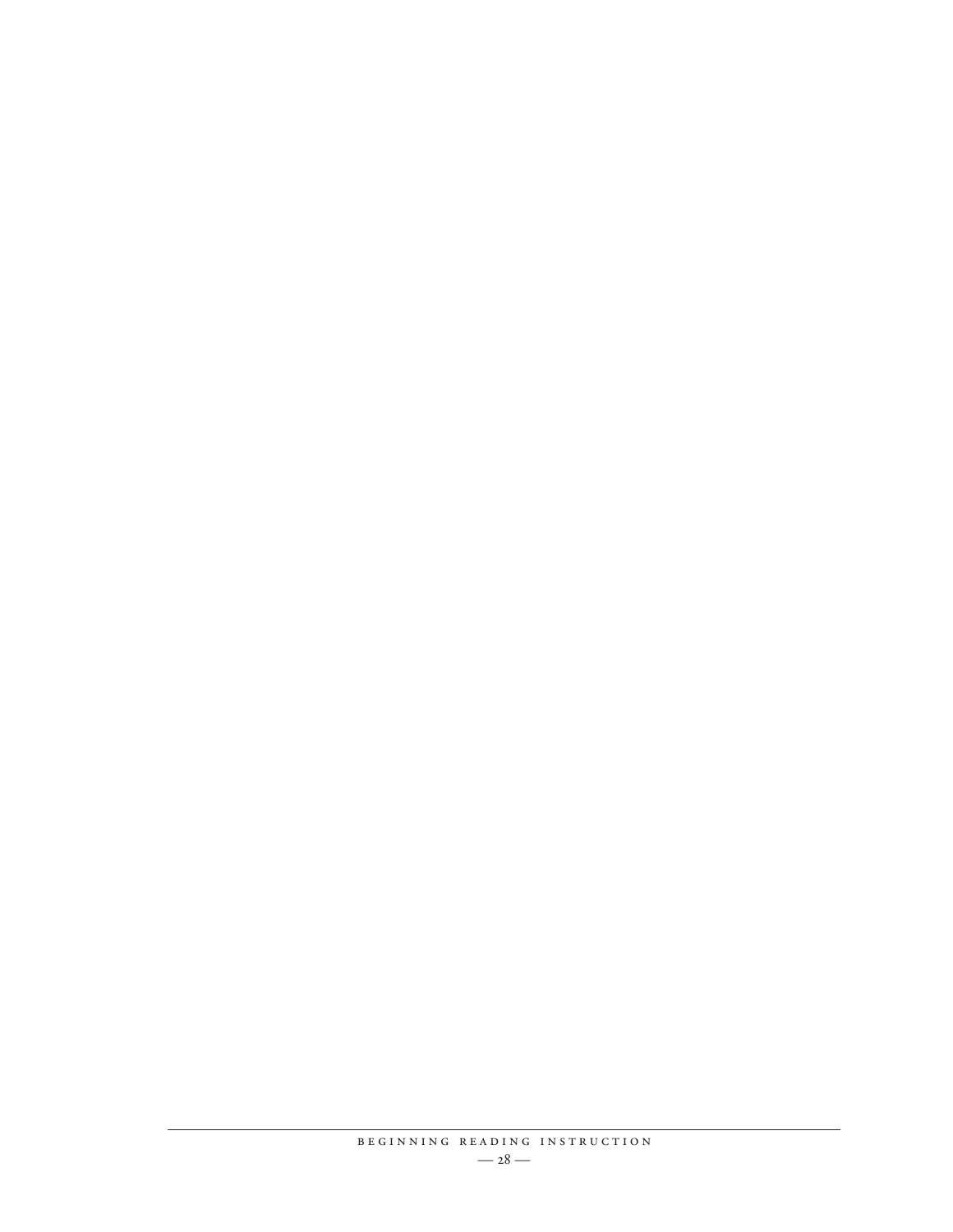### **COMPLIANCE STATEMENT**

#### TITLE VI, CIVIL RIGHTS ACT OF 1964; THE MODIFIED COURT ORDER, CIVIL ACTION 5281, FEDERAL DISTRICT COURT, EASTERN DISTRICT OF TEXAS, TYLER DIVISION

Reviews of local education agencies pertaining to compliance with Title VI Civil Rights Act of 1964 and with specific requirement of the Modified Court Order, Civil Action No. 5281, Federal District Court, Eastern District of Texas, Tyler Division are conducted periodically by staff representatives of the Texas Education Agency. These reviews cover at least the following policies and practices:

- (1) acceptance policies on student transfers from other school districts;
- (2) operation of school bus routes or runs on a nonsegregated basis;
- (3) nondiscrimination in extracurricular activities and the use of school facilities;
- (4) nondiscriminatory practices in the hiring, assigning, promoting, paying, demoting, reassigning, or dismissing of faculty and staff members who work with children;
- (5) enrollment and assignment of students without discrimination on the basis of race, color, or national origin:
- (6) nondiscriminatory practices relating to the use of a student's first language; and
- (7) evidence of published procedures for hearing complaints and grievances.

In additional to conducting reviews, the Texas Education Agency staff representatives check complaints of discrimination made by citizen or citizens residing in a school district where alleged discriminatory practices have occurred or are occurring.

Where there is a violation of the Court Order in Civil Action No. 5281 that cannot be cleared through negotiation, the sanctions required by the Court Order are applied.

If there is a direct violation of the Court Order in Civil Action No. 5281 that cannot be cleared through negotiation, the sanctions required by the Court Order are applied.

TITLE VII, CIVIL RIGHTS ACT OF 1964 AS AMENDED BY THE EQUAL EMPLOYMENT OPPORTUNITY ACT OF 1972; EXECUTIVE ORDERS 11246 AND 11375; EQUAL PAY ACT OF 1964, TITLE IX, EDUCATION AMENDMENTS; REHABILITATION ACT OF 1973 AS AMENDED; 1974 AMENDMENTS TO THE WAGE-HOUR LAW EXPANDING THE AGE DISCRIMINATION IN EMPLOYMENT ACT OF 1967; VIETNAM ERA VETERANS READJUSTMENT ACT OF 1972 AS AMENDED; IMMIGRATION REFORM AND CONTROL ACT OF 1986; AMERICANS WITH DISABILITIES ACT OF 1990; AND THE CIVIL RIGHTS ACT OF 1991.

The Texas Education Agency shall comply fully with the nondiscrimination provisions of all federal and state laws, rules and regulations by assuring that no person shall be excluded from consideration for recruitment, selection, appointment, training, promotion, retention, or any other personnel action, or be denied any benefits or participation in any educational programs or activities which it operates on the grounds of race, religion, color, national origin, sex, disability, age, or veteran status (except where age, sex or disability constitutes a bona fide occupational qualification necessary to proper and efficient administration). The Texas Education Agency is an Equal Employment Opportunity / Affirmative Action employer.